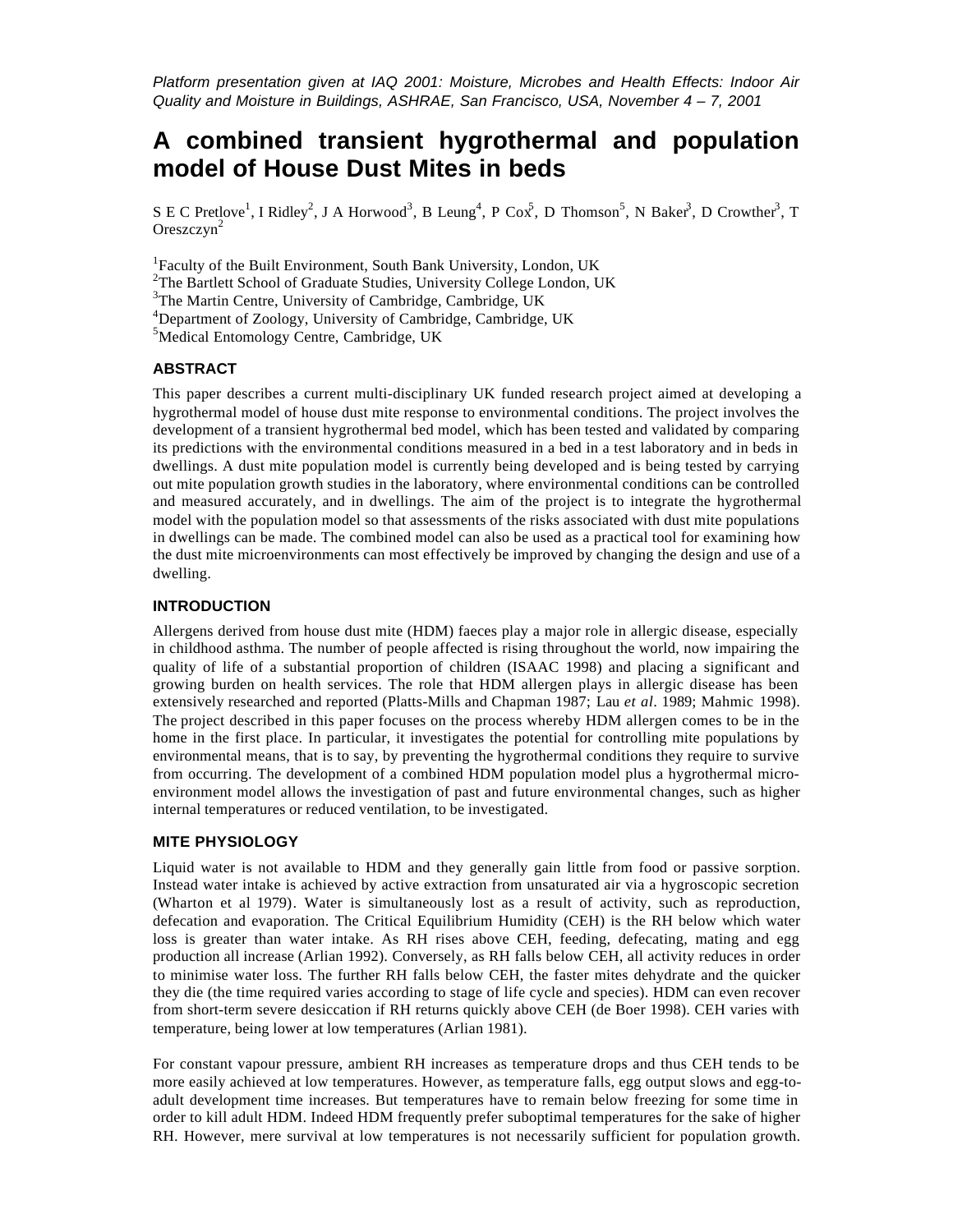While low temperatures tend not to eradicate mites, they help to reduce proliferation. On the other hand, it is easier to eradicate mites at temperatures above the optimum range, both because RH falls (for constant vapour pressure) and because the CEH rises. Whether HDM populations increase thus depends on the RH being above CEH and temperature being within the optimum range for a sufficient proportion of time, and, departures from optimum being neither too severe or too long-lasting.

#### **Mite ecology**

HDM feed on human skin scale and are found in those locations where it collects, in bedding, carpets, padded furniture and soft toys. Since we shed dead skin at a daily rate of 0.5 – 1.0g per person and several thousand mites can survive for months on just 0.25g (Korsgaard 1998), it is possible that HDM populations are not limited by food supply. However, food quality is also a factor, since it needs to be reasonably moist for HDM to be able to digest it (Bronswijk 1981). Feeding rates and therefore nutritional uptake and reproduction are thus affected if the moisture content of the food is not high enough. HDM populations tend to flourish in the presence of moulds and one explanation is that mould helps to break down (pre-digest) and soften the skin scale. Another explanation is that mites feed on mould and gain nutritional benefit (Asselt 1999). However, mould activity increases rapidly with rising RH and above about 85% mite populations decline as the food supply becomes contaminated by mould toxins (Arlian et al 1998).

The order of abundance of the three most common species of HDM, Dermatophagoides pteronyssinus (DP), D. farinae (DF) and Euroglyphus maynei (EM) within UK, Europe, Australasia and North America are shown in Table 1 (Bronswijk 1981).

#### **Distribution**

At the macro scale, regional differences in HDM numbers can generally be related to overall climatic conditions (Charpin et al 1988). Mite densities tend to be highest in warm humid climates, where outdoor humidity and temperature are near ideal for most of the year and it is difficult to avoid indoor conditions being equally ideal. Conversely, mite densities tend to be lowest in cool dry climates, where it is easier to achieve indoor conditions that are too dry even for the mite to survive.

However, hygrothermal conditions in the home are affected by several factors other than external climate especially, for example, occupant behaviour in relation to moisture production and ventilation habits. It is thus still possible to create conditions favourable to mites even in cool dry climates and it is not uncommon to find two apparently identical nearby homes, one with a high number of mites while the other has none, reflecting the different hygrothermal conditions in each case. Such high/low pairs, which are also found in temperate regions such as the Netherlands (Strien et al 1994), demonstrate the potential for controlling mite populations by environmental means.

Seasonal variations are also important. Even in cool dry climates, both the temperature and moisture content of outdoor air tend to be high at the beginning of autumn, and it is difficult to prevent nearideal conditions for mites at this time. Many studies have shown that this is when HDM populations tend to be at their peak (e.g. Arlian *et al* 1983). But in winter, the cold outdoor air contains much less moisture, so that a well-heated and well-ventilated house can more easily provide the dry conditions that are inimical to them. Consequently too few survive to take advantage of the following autumn and the population declines. However, if there is inadequate ventilation over winter, humidity may remain high enough for HDM to survive and prosper. At high latitudes therefore, where the cold winters make the provision of warm interiors essential, it is likely that adequate ventilation in winter will be enough to control HDM populations. The Danish experience tends to support this view (Harving *et al* 1991).

In temperate climates, however, the situation is not so clear cut. Being less cold in winter, outdoor air is less dry and therefore less effective for lowering indoor humidity by means of ventilation. Mild winters also make good insulation and efficient heating less essential, so that bedroom temperatures tend to be lower (as is certainly the case in the UK). This is likely to help HDM survival in winter, because RH will then tend to be higher and CEH will be lower. This may explain why simply improving ventilation in such circumstances is not always found to be beneficial (Niven *et al* 1999). At the same time, temperate summers may not necessarily be as favourable to mites as generally assumed. In a study of Dutch dwellings, de Boer (1999) has found hygrothermal conditions in carpets on some winter days to be more favourable to mites than some summer days. He goes so far as to suggest that a poor summer, that is to say cool and dry, could be as effective in controlling HDM populations as a cold winter (at least with respect to carpets).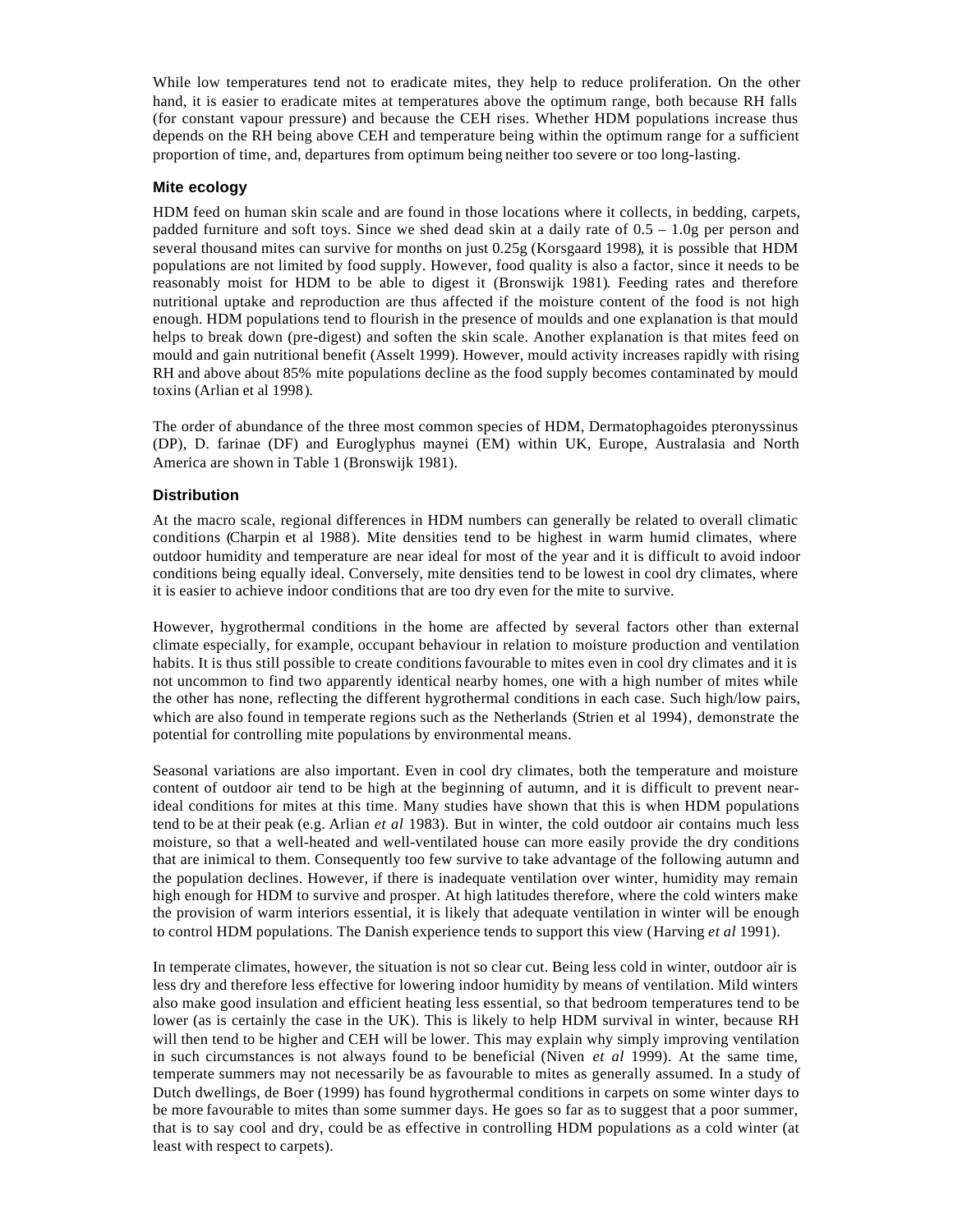#### **Aims and objectives of the research project**

The possibility of controlling HDM populations by environmental means has been recognised for some time (Cunningham 1998). However, as indicated above, hygrothermal conditions within dwellings are the result of many interacting factors, many of them constantly changing over time and giving rise to transient effects. This is important because it has been shown that dust mites can survive and even prosper in conditions that are on average hostile, provided there are regular bouts of more favourable conditions (de Boer 1998).

A further complication is that the HDM microenvironment in bedding, carpets and upholstery is distinctly different from room conditions, although affected by them. This is particularly true of bedding, where there are large diurnal variations of both humidity and temperature as a result of human occupation. Mean room values are thus doubly unreliable in that they take no account of either transient effects or the differences between microenvironments and room conditions. This is unfortunate since it is mean room values that are most often used in studies to investigate the role of environmental variables in determining HDM population and allergen levels. Indeed in some cases, mean room RH alone is measured, ignoring the important role temperature plays in affecting mite growth. In large-scale epidemiological surveys, because of the number of dwellings required for statistical significance, monitoring mean room values is usually all that is feasible.

In other words, there is strong evidence that HDM populations could potentially be controlled by environmental means in many parts of the world, but it will not be possible to determine how best to achieve this until we can more accurately simulate hygrothermal conditions in mite micro environments, taking account of all the variables that influence them and the transient effects they give rise to, and relate these hygrothermal conditions to mite physiology so that the effect on mite populations can be predicted.

The objectives of the project described in this paper are thus:

- The development and validation of a transient hygrothermal bed model
- The development and validation of a house dust mite population model.
- The integration of the hygrothermal model with the population model.

# **LABORATORY EXPERIMENTS**

Laboratory experiments are being carried out to provide data for developing and validating the hygrothermal and population models.

## **Environmental monitoring in the laboratory bed**

In order to establish the typical environmental conditions within an occupied bed, and to validate the transient model being developed in this research project, a test bed was set up within an environmental chamber, which had a relatively stable internal temperature and RH compared to a typical bedroom. All of the test results presented here were carried out using an open cell latex single mattress on a wood slatted base and a synthetic hollow fibre quilt (thermal resistance of 1.24 Km<sup>2</sup>W<sup>-1</sup>). Different mattress types are currently being tested, including open sprung mattresses.

The test bed mattress was monitored for temperature and RH at 75 locations both at the surfaces of the pillow, covers and mattress and within the mattress depth. The environmental conditions within the environmental chamber were also monitored. The instrumentation used for monitoring the bed consisted of two Campbell Scientific 23 X micro-loggers with six thermocouple multiplexers. Type K thermocouples were used to measure temperature and the RH was measured using miniature Honeywell HIH3605A ceramic sensors. All of the sensors were set to monitor conditions every second and hourly averages were recorded. The bed was continuously monitored and volunteers were asked to sleep in the bed at night. The sensors were positioned on a 0.25m by 0.5m plan grid on the surface of the mattress, underneath the mattress sheet, resulting in a 5 by 5 grid of 25 sensors. At nine of these plan locations, down the centre of the mattress in both directions, sensors were also placed within the mattress at a depth of 0.01m from the top surface, in the centre of the mattress and at a depth of 0.01m above the bottom surface. Figure 1 shows the monitored temperature on the surface and within the mattress during one typical extended occupied period of monitoring at a location underneath the bed occupant. Figure 2 shows the monitored RH on the surface and within the mattress during the same period of monitoring. Figure 3 shows a plan of the monitored RH on the surface of the occupied bed for each of the 25 surface sensor locations, at 4.00am in the morning.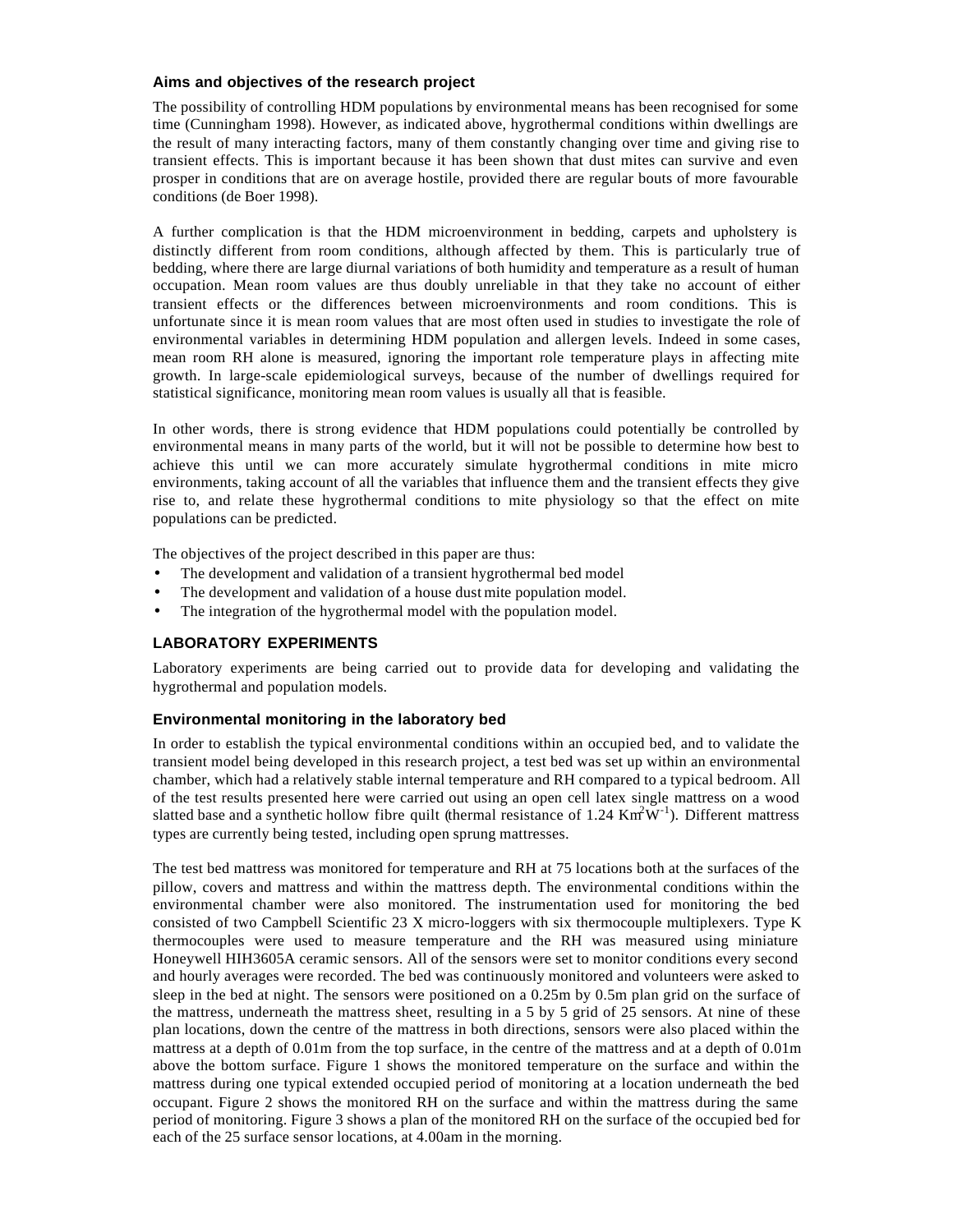The results of the monitoring show that whilst the bed is occupied the top surface temperature conditions respond very quickly to the skin temperature required for thermal comfort. As a result, the RH at this surface reduces in relation to the RH of the ambient bedroom conditions. The temperatures found within the depth of the mattress start reducing rapidly below the top surface temperature as we reduce depth. Even at a depth of 0.01m under the top surface the temperatures are typically 8°C below that of the top surface. This significant reduction in temperature within the depth of the mattress allows the RH within the mattress to increase above RH of the bedroom air.

These results indicate the important role that both temperature and RH play in mite development. The dust mite is normally prolific in the bed, yet the average RH can be lower in the bed and the temperature significantly higher than the ambient bedroom conditions. It has also been shown in these tests that the RH and temperature at the top surface of the mattress can be significantly different just 1cm below this.

#### **Mite Laboratory experiments**

By contrast to hygrothermal monitoring, determining the transient distribution of house dust mites within bedding, even in the laboratory, is fraught with difficulty. By cutting a foam mattress into rectangular columns, de Boer (1990) has shown, for a particular moment in time, that mites can be found at various depths according to environmental conditions. However, such work is extremely time consuming and beyond the scope of the current study. Instead, we have focussed on finding answers to specific questions, which are important for developing the population model.

#### **(a) Population Growth experiments**

The house dust mite is unusual in that population growth appears to be relatively free of the normal constraints of food supply (this is currently being investigated), space and competition from predators. It is also most commonly assumed that there are no effective space or density constraints. However, for population modelling, the maximum density that a population can reach, or carrying capacity, is a fundamental variable that needs to be determined, if only to demonstrate that density restraints are irrelevant. Since, surprisingly, there is little experimental data on dust mite carrying capacity, the following experiments have been carried out.

*Dermatophagoides pteronyssinus* were obtained from laboratory cultures maintained at the Medical Entomology Centre in Cambridge. Mating pairs of males and females were selected from cultures and 2 pairs placed into each of 15 plastic 7.23cm<sup>3</sup> vials. Approximately 1.5g of culture (50% dried liver, 50% yeast) was added to give a culture volume of 2.46 $\text{cm}^3$ . The container openings were covered with a breathable fabric and secured with elastic bands to enable gaseous exchange, but prevent mites escaping. Containers were maintained at 25°C and 75% RH (ideal conditions for growth) and initially the culture medium was gently shaken daily to prevent coagulation.

At approximately 3 weekly intervals 10 randomly selected cultures were used to determine mite population density. A subsample of 0.1g of culture was removed, placed in a gridded petri dish and the number of mites counted. From this the total number of mites per tube was estimated. Following counting the culture and mites were returned to the container. At 62 days the sample size was reduced to 0.05g due to the high number of mites present.

From Figure 4 it can be seen that there was an increase in the mean number of HDMs from the initial 4 mites at day zero to a maximum of 1226±131 mites per 0.1g culture at day 126. This initial growth of the HDM population was sigmoidal and fits closely to that which would be expected under the density dependent model. If this were the case then the upper asymptote will represent the carrying capacity (K). Following the peak in numbers there was a decline in the population to  $1179\pm115$  mites per 0.1g culture. However, this may be due to the population size stabilising around the carrying capacity.

If space, rather than food were the limiting factor in the above experiment then this data may be used to estimate the number of mites which a mattress could potentially support. A single mattress has dimensions of 200 x 90 x 20 cm, giving a volume of  $360000 \text{cm}^3$ , of which approximately half would be suitable for the HDM to live in  $(180000 \text{ cm}^3)$ . If it is assumed that there are no limiting factors in the above experiments and the carrying capacity has been reached then a volume of  $7.23 \text{cm}^3$  can support a population of 20311 mites. It therefore follows that a single mattress may be capable of supporting a population of over 500,000,000 mites.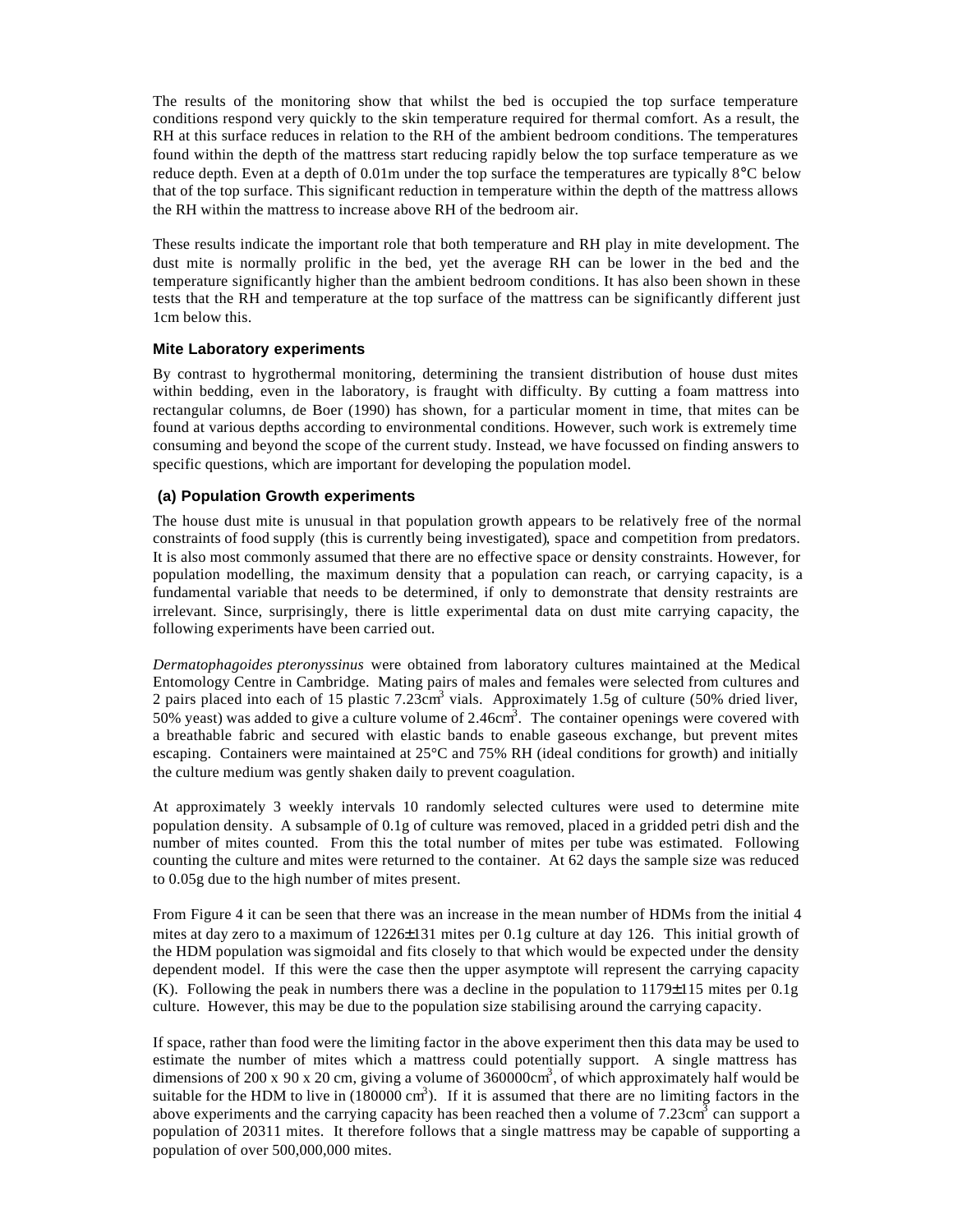This experiment is ongoing, along with further work using various volumes of culture and container to determine whether it is space, or food which is limiting.

## **(b) Transient condition experiments**

Most of the data for mite physiology and population dynamics has been obtained under steady state hygrothermal conditions, whereas in real life conditions in the mite's microenvironment are constantly changing. Andrews et al (2000) conducted one of the few studies to investigate transient conditions, albeit over a maximum of seven days. Using a computer controlled incubator, they subjected mites to the same regime of varying hygrothermal conditions as Cunningham (1998) had found in his study of bedding, carpets and upholstery. We intend to carry out similar experiments, using as input data the conditions generated in the laboratory bed experiments described above. In this way we hope to fill in some of the gaps in the data available for developing a population model.

#### **(c) Mite Box experiments**

Very little is known about house dust mite movement or the extent to which mites travel within their microenvironment in order to find the most favourable locations. Within bedding, for example, there are wide diurnal fluctuations in temperature and RH, the most favourable locations for mites constantly shifting.

If dust mites can sense changing hygrothermal conditions and move relatively rapidly in response to changing environments, they may be able to find the best locations within their microenvironment. On the other hand, if they cannot move far or quickly enough, this would have important implications for both the microenvironment and population modelling. In the former case, it would be sufficient to know only that hygrothermal conditions were favourable somewhere within the bedding, but not necessarily where or how mites get there. In the latter case, by contrast, a much finer spatial 3 dimensional grid will be required in order to simulate the dynamic interaction between changing conditions and a slowly shifting distribution of mites.

In order to determine how mites move to changing environments a specially designed mite box has been constructed with two identical elongated chambers, one instrumented, the other not, as shown in Figure 5. The box has been milled out of aluminium alloy and is surrounded by insulation with a double glazed lid. A temperature gradient can be established by passing warm water through a hole drilled at one end and cool water through a hole at the other. With the glass lid in place, a rubber gasket seals the chambers so that the vapour pressure is held constant. The temperature gradient thus results in a matching RH gradient along the long axes. It is assumed that the conditions in the two chambers are the same.

Live adult mites are placed in the empty (uninstrumented) chamber and their movements are observed with a high-resolution digital camera mounted on a stand above. This is linked to slave flash units that capture an image at pre-set time intervals such as an hour. The digital images are then analysed (a mite occupies several pixels) in order to quantify the extent and speed of movement according to different temperature and humidity gradients. To date, most of the mite counting has been done by visual inspection, but automated visual processing techniques are being developed. The results of the first completed experiment are described below.

Mites were introduced into the mite box from a laboratory culture previously maintained at 75% RH and 25°C. Approximately 200 mites, generally similar sized adults, were placed into the box directly from the culture and in a roughly even distribution within the chamber. A temperature gradient was applied along the box giving a range of conditions from approximately 18°C and 90% RH at one end to 28°C and 50% RH at the other. The length of the mite box was divided into four sections and the number of mites in each section recorded at regular intervals. The same experiment was also conducted in the absence of an environmental gradient.

Preliminary results show that mites tend to move towards areas of high humidity and low temperature. Initially mites were evenly distributed throughout the box, but after 8 hours the four sections, from low to high humidity supported 7, 21, 34 and 38% of the mites respectively. A similar distribution was present after 24 hours, however when the gradient within the box was reversed mites began to move in the opposite direction, again towards the end with high humidity. Three hours after the gradient was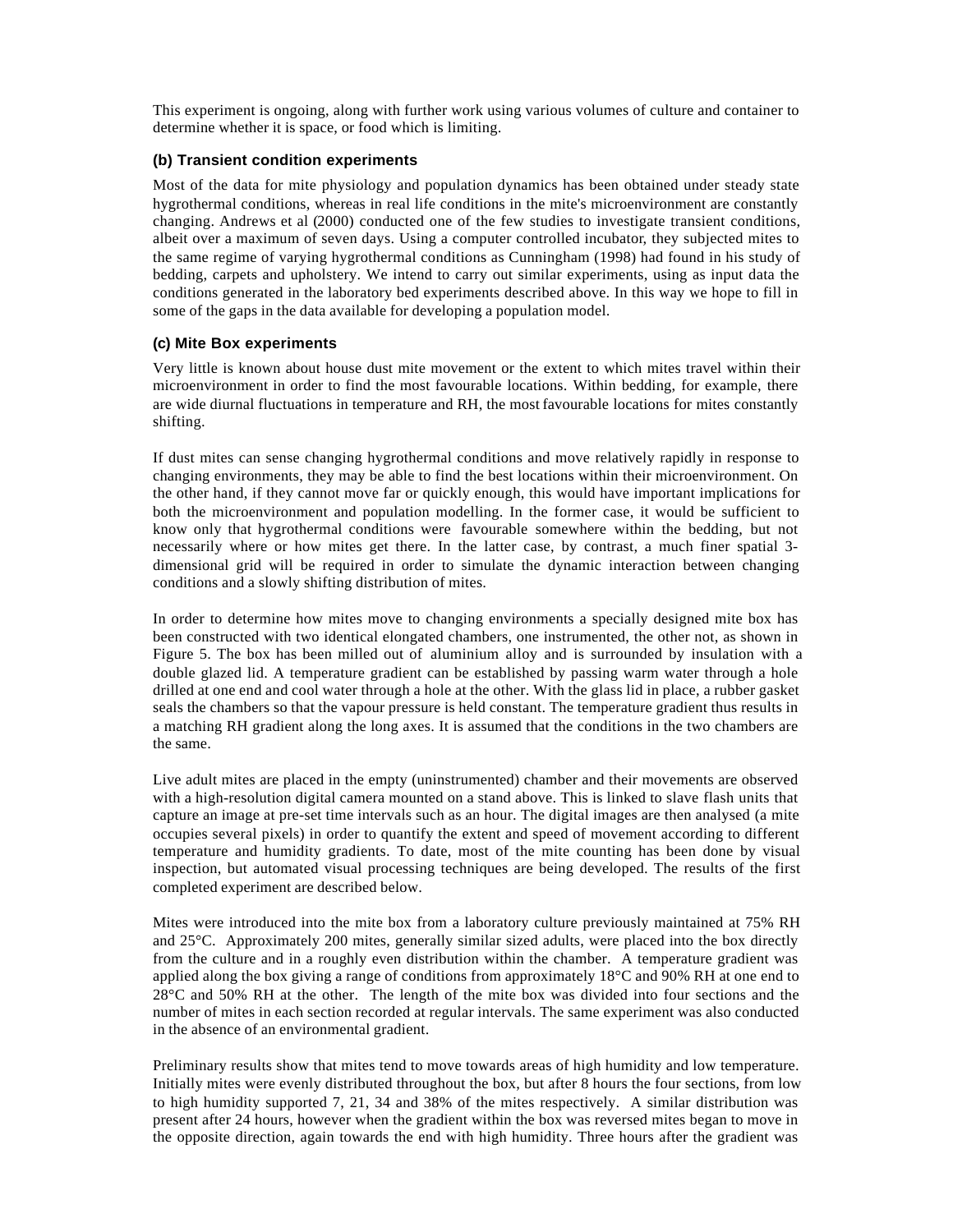reversed the four sections, from high to low humidity, supported 12, 32, 39 and 17% of mites and by 20 hours the sections supported 26, 38, 21 and 15% of mites. It would therefore appear that mites preferred to be in the regions of high humidity, despite a lower temperature.

At this early stage, there is clearly more experimentation to be done before definitive conclusions can be drawn. Nevertheless, these initial results suggest that mites can sense differences in humidity and do move away from dry conditions up a humidity gradient. On the other hand, the net movement of the population is not rapid, which suggests that a high degree of spatial detail will be necessary for the population model. Several variants of the experiment are being carried out, including putting food at different locations to see if this affects the results.

## **FIELDWORK**

In parallel with the laboratory experiments, and in order to test the validity of the models, we are also carrying out a series of field studies in the bedrooms of project participants.

## **Environmental monitoring in dwellings**

Detailed monitoring of the environmental conditions in the bedrooms of six dwellings has been carried out. Using Hobo H8 data loggers, manufactured by Onset Computer Corporation, half-hourly measurements of temperature and RH in three locations in each bedroom have been collected. The loggers were positioned in the bedroom away from the bed, in the bed between the quilt and quilt cover and directly underneath the bed mattress. A fourth datalogger was positioned outside of each dwelling collected simultaneous data for the external climate local to each dwelling. The manufacturer's quoted accuracy of these dataloggers is  $\pm 0.7^{\circ}$ C for temperature and  $\pm 5.0\%$  for RH. However, the new loggers were calibrated by the manufacturer before installation and all loggers read to within  $\pm$  1.0% RH before installation. Figure 6 shows the temperature and RH monitored in a typical bed for four days in November 2000.

The results show that the temperature at the top of the mattress in a typical occupied bed is consistently between 34°C and 35°C, this being the skin temperature required for human thermal comfort. This bed temperature during occupation is consistent across a wide age range (the sample age of bed occupants ranged from 10 to 57), different bedroom conditions and different beds and bedding.

As found in the laboratory study, when the beds are occupied, the RH drops as a result of the increase in temperature. Once the occupant leaves the bed then the RH begins to rise until it reaches equilibrium with the surrounding bedroom air. However, there are variations in the collected RH data due to the fact that the beds were monitored at a single point within the bed and this was very sensitive to the bed occupant moving around (and often away from the sensor) during bed occupation. Data has been collected since August 2000 and will continue to be collected for at least one year. Average conditions in the beds of four of the participants during the first four months of monitoring are shown in Figure 7. Several of the monitored beds had frequent nights when the bed was unoccupied, which resulted in the variability in the average temperature and RH data collected.

## **House Dust Mite sampling in dwellings**

Mite densities in occupied mattresses are normally sampled either by vacuuming the surface and counting the number of mites found in the collected dust, or by leaving 'mite traps', consisting of sticky paper, located on the outer surfaces for a period of time and counting the mites stuck to the paper. Although we are employing both methods, neither is wholly satisfactory since it is difficult to be sure that the sample is representative of the whole mattress, or that all mites are being removed. For example, it has been reported that adhesive tape may only recover 8-30% of mites seeded on fabrics (Colloff 1991) whilst vacuuming generally removes dead, rather than live, mites. However, it would be impossible to remove all mites from the entire mattress and by employing both methods it is hoped that a representative sample of both live and dead mites will be collected.

We are also developing a 'caged tube' method, using the same (or smaller) tubes as used for the laboratory population growth experiments (Section 2.2a). At this stage, tubes are located in participant bedrooms, but it is hoped to eventually place them directly into the mattress. Although the movement of the mites within the tubes is restricted they will nonetheless be subjected to real transient conditions and will thus provide data to test the validity of the population model.

# **TRANSIENT HYGROTHERMAL MODELING**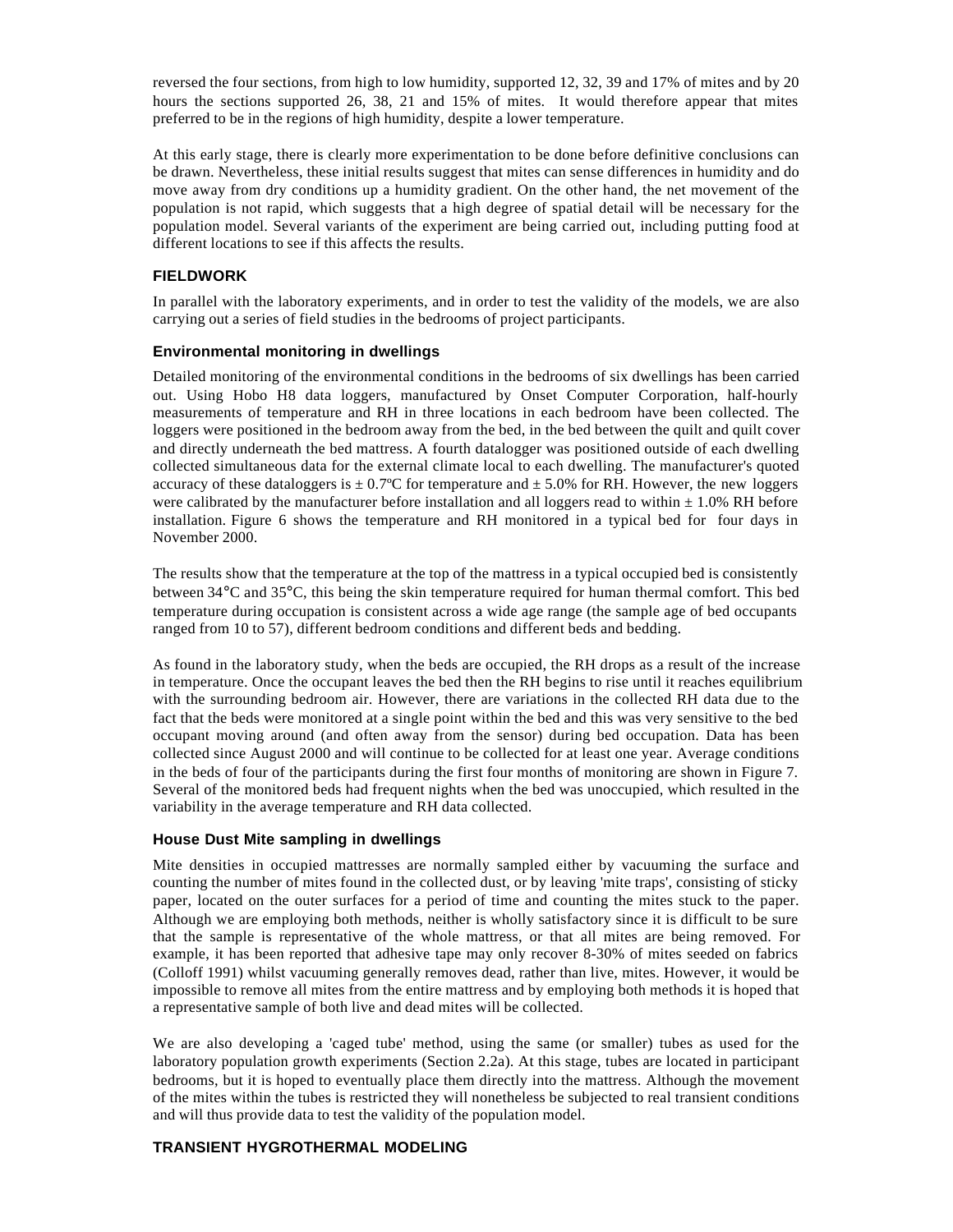A transient hygrothermal model has been developed which predicts hourly values of temperature and RH at a given Cartesian co-ordinate location within the mattress using user-input data relating to the fabric of the house, ventilation and heating schedules, local climate, bed type and hours of bed occupation. The transient model works in two stages; first it models the hygrothermal conditions within the bedroom and then it models the microenvironment within the bed. Existing software packages were used to carry out both of these stages.

#### **The TAS/Umidus model**

The simulation package used to determine the transient conditions of temperature and RH in the bedroom is TAS, produced by EDSL. This is a response factor model which enables the prediction of hourly environmental conditions within a building, given the thermal properties of the building fabric and external climatic data, including solar radiation. The thermal model has been tested as part of an IEA thermal model validation study (IEA 1994). TAS also predicts passive wind driven and buoyancy driven building ventilation once the flow characteristics of openings and air leakage paths have been specified. The internal RH is determined, using a simple mass balance calculation, from the zone temperature, external moisture content and ventilation rate. The main limitation of the model is it assumes zero building hygroscopicity (current work using Energy+ instead of TAS should overcome this situation). An output file containing 8760 hours of temperature and RH in the bedroom is generated for a year's simulation.

The modelling of the micro-environmental conditions within the bed is carried out using a coupled heat and moisture movement model called Umidus (Mendes et al 1999). Umidus accounts for both diffusion and capillary regimes, that is, the transfer of water in the vapour and liquid phases through the material can be analysed for any kind of climate. The model predicts moisture and temperature profiles within multi-layer elements for any time step and calculates heat and mass transfer. The Umidus model requires various hygrothermal properties of the mattress to be known.

The transient modelling of the mattress is carried out in a number of steps. Firstly the TAS model predicts the hourly average temperature and RH conditions in the bedroom for a full year. These conditions are assumed to be the boundary conditions at the base of the mattress, which has been shown empirically to be the case where the mattress is not sitting directly on the floor. The boundary conditions at the top of the mattress are determined using a spreadsheet calculation called PreUmidus which uses the output data from TAS and estimates the hourly values of the bed surface temperature and RH for five different zones on the mattress surface. The values of the temperature and RH within each of these zones are based on experimentally observed conditions during occupation of the laboratory bed. Once the bed is unoccupied, the boundary conditions start to change until they reach equilibrium with the ambient conditions in the bedroom. Experimentation has shown that each of these zones maintains a vapour pressure excess when compared to the vapour pressure of the room. TAS and PreUmidus therefore provide the boundary conditions at the top and bottom of the mattress and this data is then used by Umidus to determine the micro-environmental conditions of temperature and RH within the mattress. Because the model relies on fixed boundary conditions derived from laboratory measurements it is semi-empirical.

Figure 8 shows the zoning of the bed surface and the assumptions made regarding the surface temperature and the vapour pressure excess at each of these locations when the bed is occupied and the basic structure of the TAS/Umidus transient hygrothermal model is shown in Figure 9. Typical simulated conditions within a mattress at a vertical location below the bed occupant are shown in Figure 10.

## **Comparison of predicted and monitored conditions**

Comparisons have been made between the transient temperatures and relative humidities measured on the top of the mattress within the beds and the same variables predicted by the transient TAS/Umidus hygrothermal model. For comparative purposes the input into the TAS/Umidus model consisted of the external climatic data, constructional data for the building plus occupant data relating to the use of ventilation and heating systems. PreUmidus has been used to model the conditions on the top surface of the mattress. TAS/Umidus simulations have been run for the period  $1<sup>st</sup>$  to  $12<sup>th</sup>$  September 2000, when the houses were unheated and for the period  $9<sup>th</sup>$  to  $17<sup>th</sup>$  November 2000, when the houses were heated.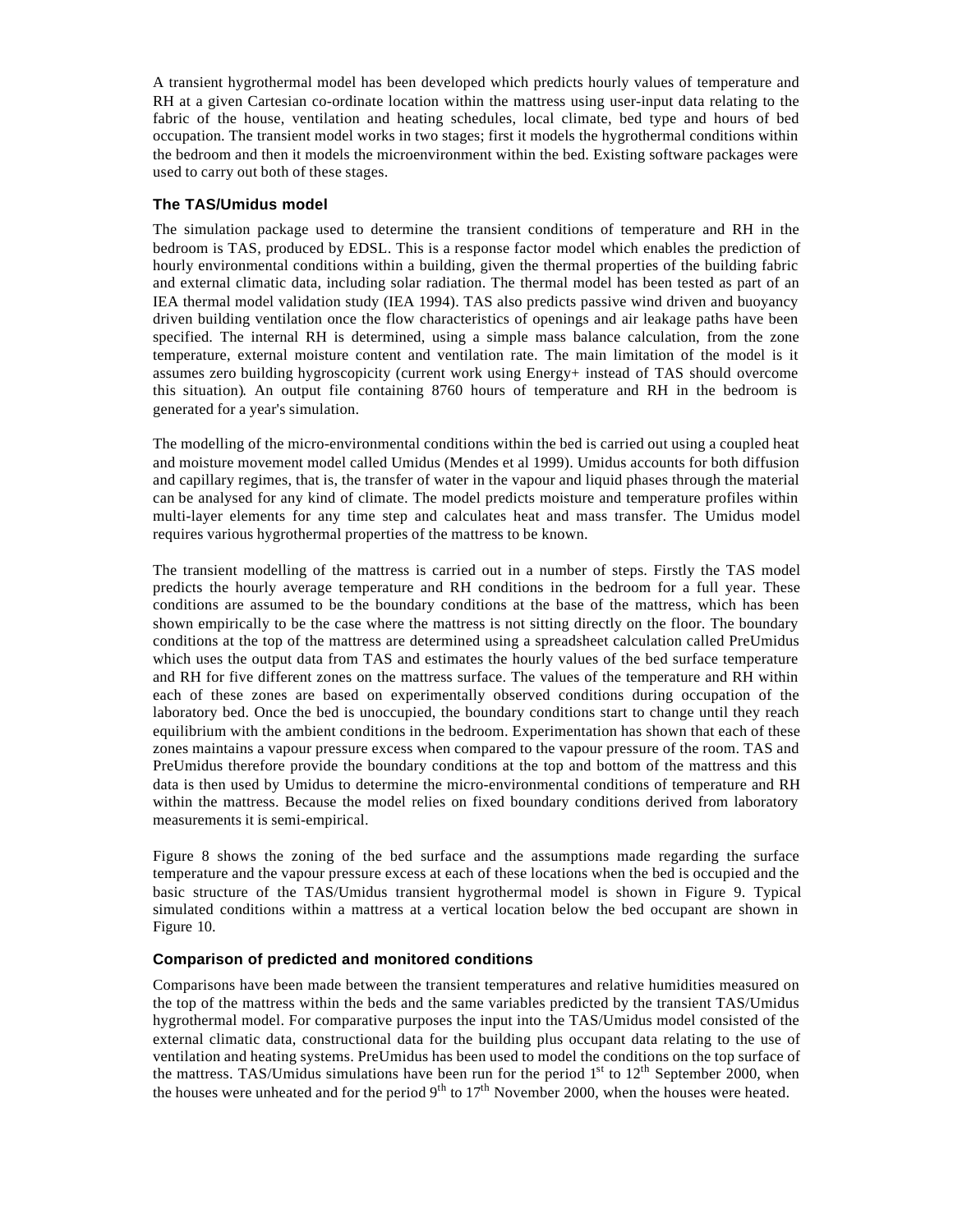The results of the comparisons between monitored and predicted data for one of the dwellings are shown below. Figure 11 shows the comparison between monitored and predicted data in the unheated dwelling and Figure 12 shows the same results for the same dwelling when it was heated.

The results show that the average hourly difference between predicted and monitored temperatures in the bed during the unheated period is 2.7°C and during the heated period is 3.0°C. The average hourly difference between predicted and monitored relative humidities in the bed during the unheated period is 6.8% and during the heated period is 5.2%.

The main discrepancies between the monitored and predicted bed conditions are the peaks in the monitored RH recorded during the bed occupation periods. It is possible that moisture production is highest in the first few hours of occupation and variability is also expected since only one bed surface sensor was placed within each bed and the occupant could easily have moved away from this single sensor during occupation. Alternatively this may be a sensor phenomenon and is currently being investigated. The simulated conditions also assume that the bed was occupied each night between 10pm and 7am and in reality this is variable.

## **POPULATION MODELLING**

Simple models are inherently valuable for their speed, ease of use and general applicability. The simplest form of population model is to relate overall population size to mean hygrothermal conditions. However, mean conditions are unlikely to be a reliable indicator of mite growth. Complex models of house dust mite population dynamics do not yet exist, and it is difficult to determine a priori the optimum level of complexity required to obtain results of the desired accuracy. The preceding section has demonstrated one method of identifying the detailed micro-environmental conditions within a bed. However, these must somehow be related to mite faeces production if the data is going to be useful for developing appropriate strategies for asthma control.

## **The Mite Index**

Previously, most environmental mite research has used either mean RH or absolute humidity as a proxy for the seriousness of the mite problem. Most field studies have tried to monitor either RH or absolute humidity and relate this to health symptoms or sampled mite densities. Some countries have even set mean RH or absolute humidity as a recommended value in order to control mite populations (Becher *et al* 1999; Platts-Mills and Weck 1987).

The first section of this paper demonstrates that although RH is key to determining the rate at which mites dehydrate, other factors such as temperature are also critical in determining population size. Therefore the mean RH may under some situations be a poor proxy for mite population or faeces production. One of the aims of this project is to test the validity of mean RH and if not appropriate develop new proxies. For example, it may be better to use a concept similar to the degree-day concept. Mites for which the CEH is 70% will dehydrate more quickly at 50% RH than at 60% RH. However, a period of RH at 80% may not offset a period at 60% RH. In other words, the population response to RH is highly non-linear. This could be taken into account by calculating the total number of RH-hours below CEH. RH-hours $_{70}$  is thus defined as the sum of CEH - RH for each hour of the year when RH is below 70%. RH-hours can then be normalised to obtain a number between 1 (ideal conditions for mite growth) and 0 (ideal conditions for eliminating mites). This takes account of the impact of RH, but not temperature. For temperatures below 25ºC egg to adult time significantly lengthens (above this it appears to remain fairly constant). Therefore it may again be appropriate to sum the degree hours below 25ºC and normalise this to obtain a number between 1 (ideal conditions for mite growth) and 0 (ideal conditions for eliminating mites). Multiplying these two sub-indices on an hourly basis and summing them may be a better proxy for dust mite populations than the mean RH alone. The resultant number can be calculated for each grid cell or spatial zone of the bed. If the Index for *all* zones is low, this clearly suggests a mite free bed. On the other hand, even a single zone with a low score suggests the likelihood of mite infestation and this likelihood will rise the higher the number of such zones and the lower their scores. Different ways of summarising the overall risk are being investigated.

It remains to be seen whether the Mite Index developed and refined along these lines will prove useful. Being based on simple physics, it has the virtue of transparency and can potentially be used to calculate the risk factor for a large number of combinations of climate zone, building characteristics and occupant behaviour. However, more sophisticated population models, which provide a full understanding of mite infestation, are required to test the validity of these simpler proxies.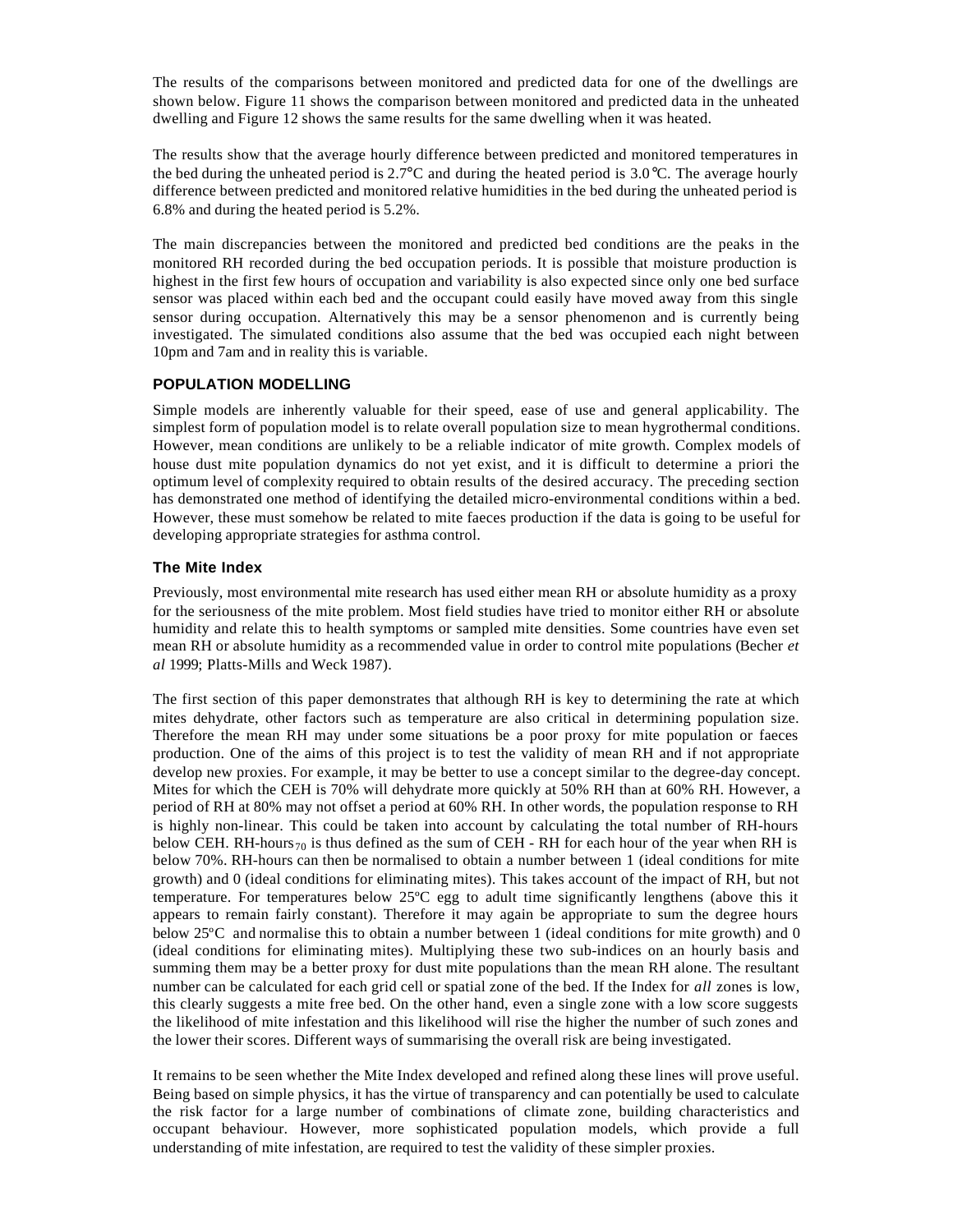## **The Cunningham model**

A valuable step forward has recently been made by Cunningham (2000). Using the limited mite physiology data available, he has curve fitted two separate equations, one for population growth rate when RH is above CEH and the other for population decline when RH is below it. The effect of temperature is also included in the equations. For any time interval for which temperature and RH are known, the model can thus predict the effect on mite populations. In his paper Cunningham applies the model to monitored hourly data for temperature and RH at particular locations in bedding, carpets and upholstery, showing the predicted effect on mite population in each case. As better data becomes available, the curve fitting exercise would need to be repeated, but in principle a framework is put forward for simulating transient effects.

On the other hand the Cunningham model is not, as it stands, a multi-zonal model. It considers what is happening at any individual location for which there is RH and temperature data, but not how adjacent zones interact or how mites may move between zones, for example to escape hostile conditions. The model is thus unable to predict the aggregate mite population in, for example, a mattress as a whole (except by considering it as a single homogenous zone represented by one typical point). In view of the significant spatial variations reported above, this is a major limitation. The model also takes no account of population structure, which is likely to be relevant, since each stage in the mite's life cycle from egg to adult is affected differently by temperature and humidity. In other words, the process by which a population increases or declines is still incompletely represented.

#### **The new population model**

In order to test the validity of different proxies for population a detailed population model has been developed that:

- is multi-zonal. The study volume is divided into a 3-D grid of cells as chosen by the user. This grid can coincide with the grid of input hygrothermal data, but the model includes an algorithm for allocating values if the selected grid is different.
- takes account of mite movement in response to hygrothermal conditions, using the results of the mite box experiments previously described.
- considers the effect of hygrothermal conditions not simply on overall mite population, but on all stages of the mite's life cycle.

The data requirements for such a model are considerable. For all relevant combinations of temperature and humidity found in beds, we require values for each of the three main species for the following variables:

- Rates of egg production, ideally in relation to age of female
- Egg to larva and larva to adult development times
- Mortality rates for eggs, juveniles and adults (male and female)
- Mite movements, including between zones and immigration/emigration.

Unfortunately, despite the efforts of experimental acarologists, there are serious deficiencies in the data sets available. Nevertheless, there is enough data at least to make a start in developing the new model and establishing a framework. This will allow us to make explicit the types and form of data required so that research effort can be better directed. As will be reported more fully in a later paper, the incomplete matrices are being filled by making simplifying assumptions. These are then forming the basis for curve-fitting equations and the derivation of rate functions. As better data sets become available, it will be a comparatively simple matter to adjust the controlling parameters accordingly.

The model takes as inputs either the outputs of the hygrothermal model described above, that is to say the predicted hourly temperature and RH values for each point on a three dimensional grid of the bed environment, or real monitored values. An initial starting population of young adult mites is assumed, distributed as the user chooses. The model then calculates the effect of the hygrothermal conditions for each cell and time interval, for each life cycle stage. Thus new eggs are laid, previously laid eggs hatch, juveniles mature and adults age and die. An algorithm has also been developed whereby juveniles and adults travel to an adjacent zone if conditions are more favourable. The effect of immigration into and emigration out of the system is also included, as occurs for example when infested clothing is dropped onto the bed or when sheets are washed or the mattress is vacuumed.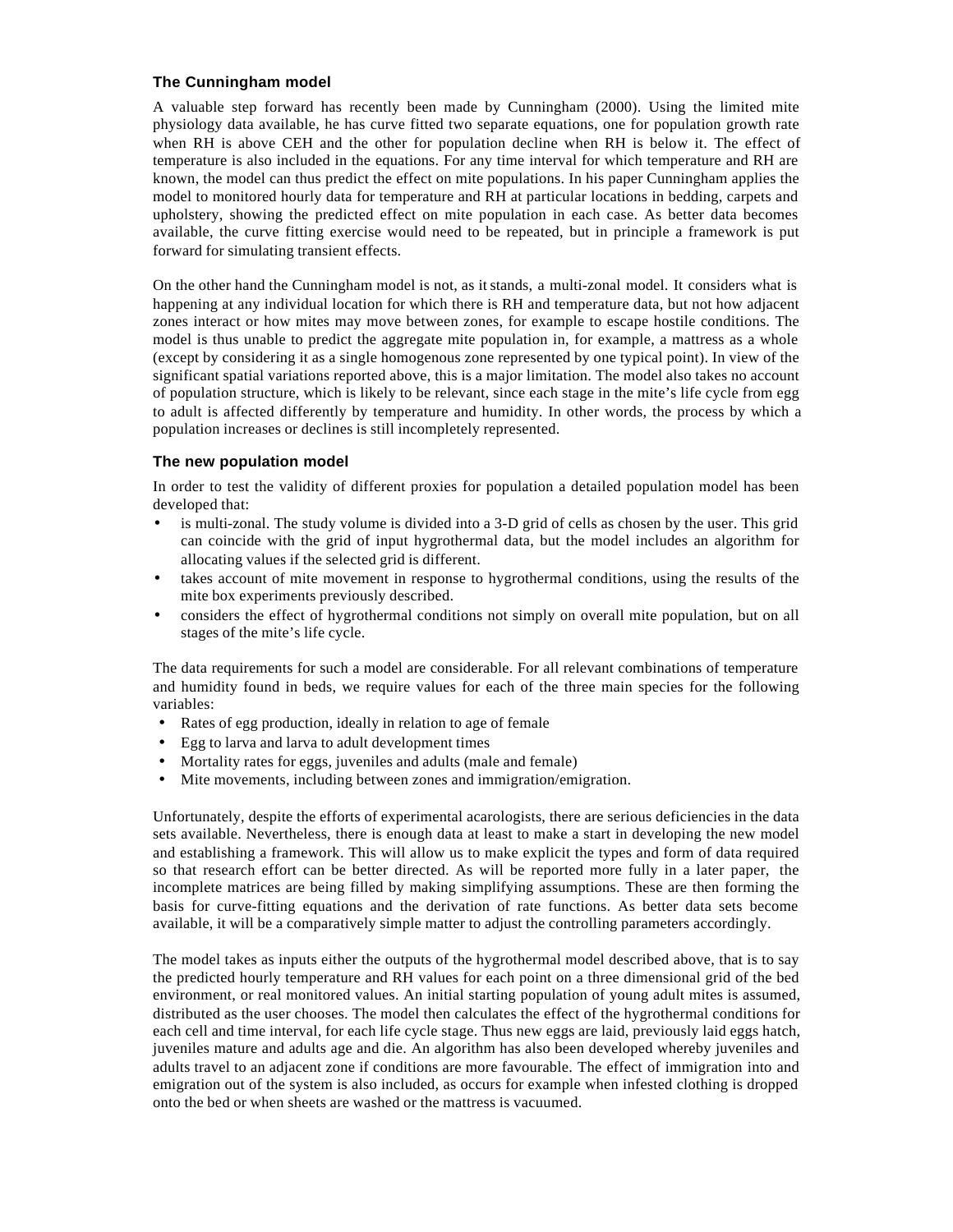Having run the model for a specified length of time, the output is the number of eggs, juveniles and adults in each cell at the end of the run. Although it would be possible to store these values for each time interval, this would significantly slow the model's operation and only the final result is stored. However, a user interface is already in place so that one can watch in both plan and section how these values change with each time step. In addition, the total mite population in the bedding is stored for each time step and is displayed as a histogram that builds up (or down) as the run progresses.

This population model is far more complex than predecessors are and matches the level of detail now possible with hygrothermal modelling. It therefore allows for a comprehensive examination of how mite population dynamics are affected by changing environmental conditions. For any given context, it will then be possible to determine how the latter can be manipulated in order to minimise mite infestation. It will also enable the testing of simpler proxies for population growth such as mean RH.

At this stage in its development, the combined hygrothermal/population model considers only the bed microenvironment, but it would not be difficult to extend it to include carpets, the next most important microenvironment. Future developments of the model will also include allergen production.

#### **DISCUSSION**

This paper covers work in progress to develop a combined detailed micro-environmental and population model. The house dust mite appears to be exquisitely sensitive to hygrothermal conditions in its microclimate, which in turn are the net result of many interacting variables, some of which are potentially controllable. The overall aim of this project is to contribute to unravelling this complex process and it is hoped that the model will be useful in obtaining a better understanding of the role that environmental controls in buildings can play in reducing house dust mite populations to acceptable levels.

Progress is being made in developing both the hygrothermal and the population sub-models and we are now in the process of linking them together. On the hygrothermal side, we have been able to adapt and build on existing modelling techniques and we are already achieving results of reasonable accuracy at a relatively fine level of spatial detail. Data for the hygroscopicity of various bedding materials is in short supply, but we hope to make good this deficiency in the near future. On the population modelling side, the lack of data is a more serious problem which will require extensive further experimental research on mite physiology to resolve. Better methods of sampling mite colonies in dwellings will also be required for validating the model predictions. Nonetheless, we have been able to develop a modelling framework which can be fine tuned and validated with increasing accuracy as more data become available. For the future, we also hope to extend the model to include allergen production, as well other mite microclimates such as carpets.

We envisage the model described in this paper as being essentially a research tool. However we are very much aware of the need for simpler models which are easier to use and have a wider applicability for building designers and engineers, local authorities, environmental health workers, manufacturers of building components, the building research community and medical researchers. It is anticipated that once the detailed model has been successfully developed, some of its complexity will be found to be unnecessary. By eliminating, or summarising this excess complexity, we thus hope to develop and test the validity of a simpler version that can be more effectively used by those involved in the design, construction, management and use of dwellings. Progress has already been made in the development of this simple model and the initial results will be published shortly.

#### **REFERENCES**

Andrews, J., Cunningham, M. J., Pike, A., Wood, S. and Hearfield, M. (2000). House dust mite (*Dermatophagoides pteronyssinus*) mortality in occupied beds and in heated and unheated carpet.(abstract) Session 1, XXI International Congress of Entomology, 2000, Foz do Iguassu, Brazil.

Arlian, L. G. (1992). Water balance and humidity requirements of house dust mites. *Experimental and Applied Ecology* **16** : 15-35.

Arlian, L. G. and Veselica, M. (1981). Effect of temperature on the equilibrium body water mass in the mite *Dermatophagoides farinae*. *Physiological Zoology* **54** : 393-399.

Arlian, L. G., Woodlford, P. J., Bernstein, I. L. and Gallagher, J. S. (1983). Seasonal population structure of house dust mite, *Dermatophagoides* spp. *Journal of Medical Entomology* **20** : 99-102.

Arlian, L. G., Confer, P. D., Rapp, C. M., Vysenski-Moher, D. L. and Chang, J. C. S. (1998). Population dynamics of house dust mites *Dermatophagoides farinae, D. pteronyssinus* and *Euroglyphus maynei* (Acari: Pyroglyphidae) at specific relative humidities. *Journal of Medical Entomology* **35(1)** : 46-53.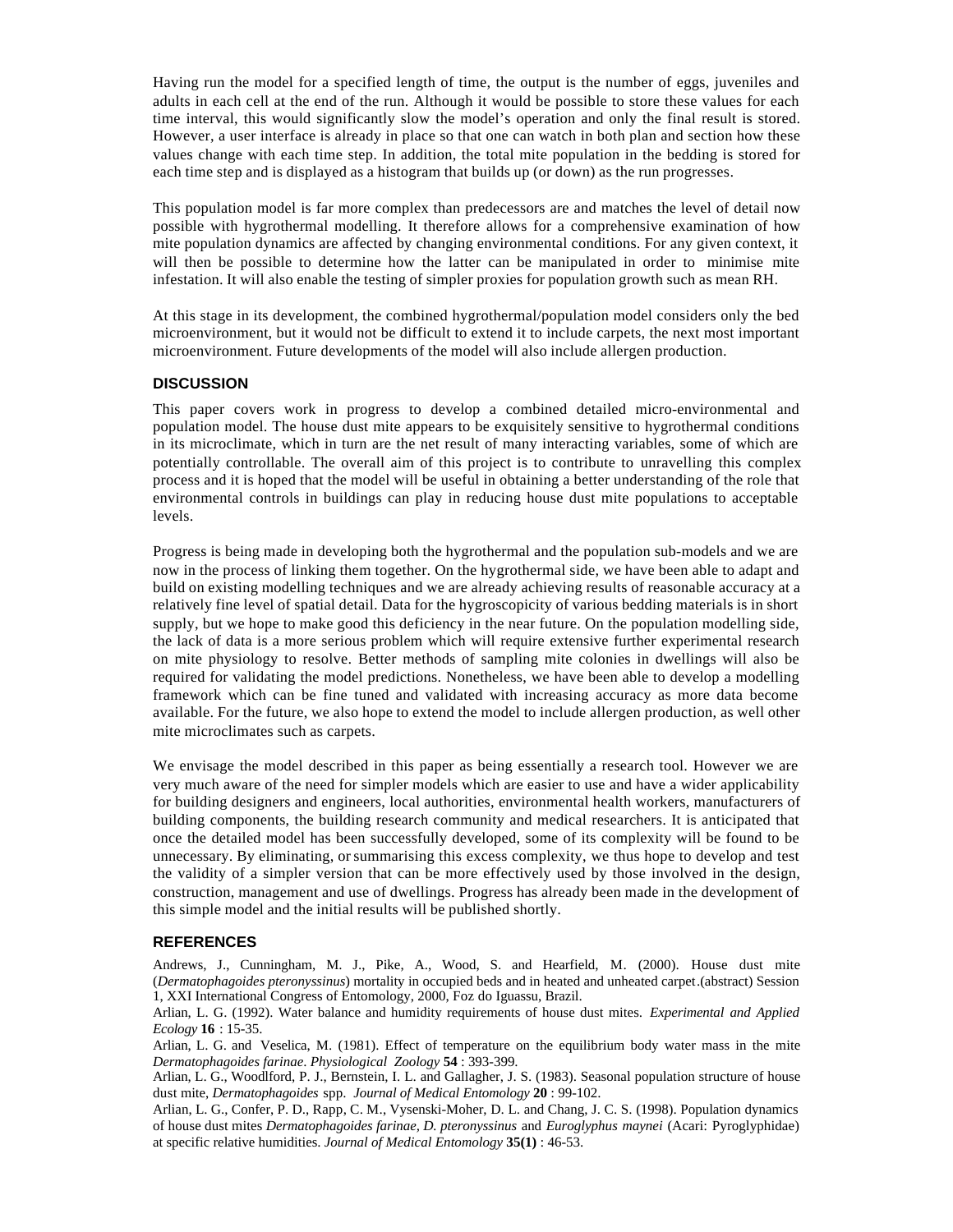Asselt, L. Van. (1999). Interactions between domestic mites and fungi. *Indoor and Built Environment* **8** : 216-220. Becher, R. (1999). Revised guidelines for indoor air quality in Norway. Proceedings of Indoor Air '99, Vol 1, 171- 176.

Bronswijk, J. E. M. H. van (1981). *House Dust Biology for Allergists, Acarologists and Mycologists*. NIB Publishers, The Netherlands.

Charpin, D., Kleisbauer, J., Lanteaume, A., Razzouk, H., Vervloet, D., Toumi, M., Faraj, F. and Charpin, J. (1988). Asthma and allergy to house-dust mites in populations living in high altitudes. *Chest* **93(4)** : 758-761.

Colloff, M.J. (1987). Mites from house dust in Glasgow. *Medical and Veterinary Entomology* **1**: 163-168.

Colloff, M. J. (1998). Distribution and abundance of dust mites within homes. *Allergy* **53** Supplement 48 : 24-27. Colloff, M. J. (1991). Practical and theoretical aspects of the ecology of house dust mites (Acari: Pyroglyphidae) in

relation to the study of mite-mediated allergy. *Review of Medical and Veterinary Entomology* **79** : 611-630.

Cunningham, M. J. (1998). Direct measurements of temperature and humidity in dust mite microhabitats. *Clinical and Experimental Allergy* **28** : 1104-1112.

Cunningham, M. J. (2000), A proposed experimental programme towards control of dust mites by microclimate modification. In R. Siebers, M. J. Cunningham, P. Fitzharris and J. Crane (eds.) *Mites, Asthma and Domestic Design III.* The Print Shpppe, Wellington. pp. 69-78.

De Boer, R. (1990). Effect of heat treatment on the house dust mite Dermatophagoides pteronyssinus ad D. farinae (Acari: Pyroglyphidae) in a mattress-like polyurethane foam block. *Exp. and Applied Acarology* **9**: 131-136.

de Boer, R. (1998). Reflections on the control of mites and mite allergens. *Allergy* **53** : 41-46.

de Boer, R., Kuller, K. and Kahl, O. (1998). Water balance of *Dermatophagoides pteronyssinus* (Acari: Pyroglyphidae) maintained at brief daily spells of elevated air humidity. *Journal of Medical Entomology* **35** : 905- 910.

de Boer, R. (1999). Het effect van vloerverwarming op de vorming van huisstofmijt-allergenen. NOVEM project number 221328/3210. Unpublished.

Harving, H. Hansen, L. G., Korsgaard, J., Nielsen, P. A., Olsen, O. F., Romer, J., Svendsen, U. G. and Osterballe, O. (1991). House dust mite allergy and anti-mite measures in the indoor environment. *Allergy* **46** Supplement 11 : 33-38

IEA (1994). Energy Conservation in Buildings and Community Systems, Annex 21, Subtask C, Empirical Validation of Thermal Building Simulation Programs using test room data, International Energy Agency 1994.

ISAAC (1998). Worldwide variations in the prevalence of asthma symptoms: the International Study of Asthma and Allergies in Childhood (ISAAC). *Eur Respir J* **12** : 315-335.

Korsgaard, J. (1998). House-dust mites and asthma. A review on house-dust mites as a domestic risk factor for mite asthma. *Allergy* **53** Supplement 48 : 77-83.

Lau, S., Falkenhorst, G., Weber, A., Werthmann, I., Lind, P., Buettner-Goetz, P and Wahn, U. (1989). High miteallergen exposure increases the risk of sensitisation in atopic children and young adults. *The Journal of Allergy and Clinical Immunology* **84**: 718-725.

Mahmic, A., Tovey , E. R., Molloy, C. A. and Young, L. (1998). House dust mite allergen exposure in infancy. *Clinical and Experimental Allergy* **28** : 1487-1492

Mendes, N., Ridley, I., Lamberts, R., Budag, K., Phillpi. (1999). Umidus: A PC software for modelling coupled heat and mass transfer. Proceedings, Building Simulation, Tokyo 1999.

Niven, R. McL., Fletcher, A. M., Pickering, A. C., Custovic, A., Sivour, J. B., Preece, A. R., Oldham, L. A. and Francis, H. C. (1999). Attempting to control mite allergens with mechanical ventilation and dehumidification in British houses. *Journal of Allergy and Clinical Immunology* **103** : 756-762.

Oreszczyn, T. and Pretlove, S. E. C. (1999). Condensation Targeter II: Modelling surface relative humidity to predict mould growth in dwellings. B*uilding Services Engineering Research and Technology* **20(3)** : 143-153.

Platts-Mills, T. A. E. and Chapman, M. D. (1987). Dust mites: Immunology, allergenic disease and environmental control*. The Journal of Allergy and Clinical Immunology* **80** : 755-775

Platts-Mills, T. A. E. and Weck, A. L. de. (1987). *Dust Mite Allergens and Asthma: A World Wide Problem.* Report of an International Workshop, Bad Kreuznach, F. R. G.

Strien, R. T., Verhoeff, A. P., Brunekreef, B., van Wijnen, J. H. (1994). Mite antigen in house dust: relationship with different housing characteristics in the Netherlands. *Clin. Exp. Allergy.* 24: 843-853.

Wharton, G. W., Duke, K. M. and Epstein, H. M. (1979). Water and the physiology of house dust mites. In J. G. Rodrigues (Ed) *Recent advances in Acarology*, Volume 1. Academic Press, London.

#### **Acknowledgements**

This research project has been funded by the Engineering and Physical Sciences Research Council (EPSRC) of the UK.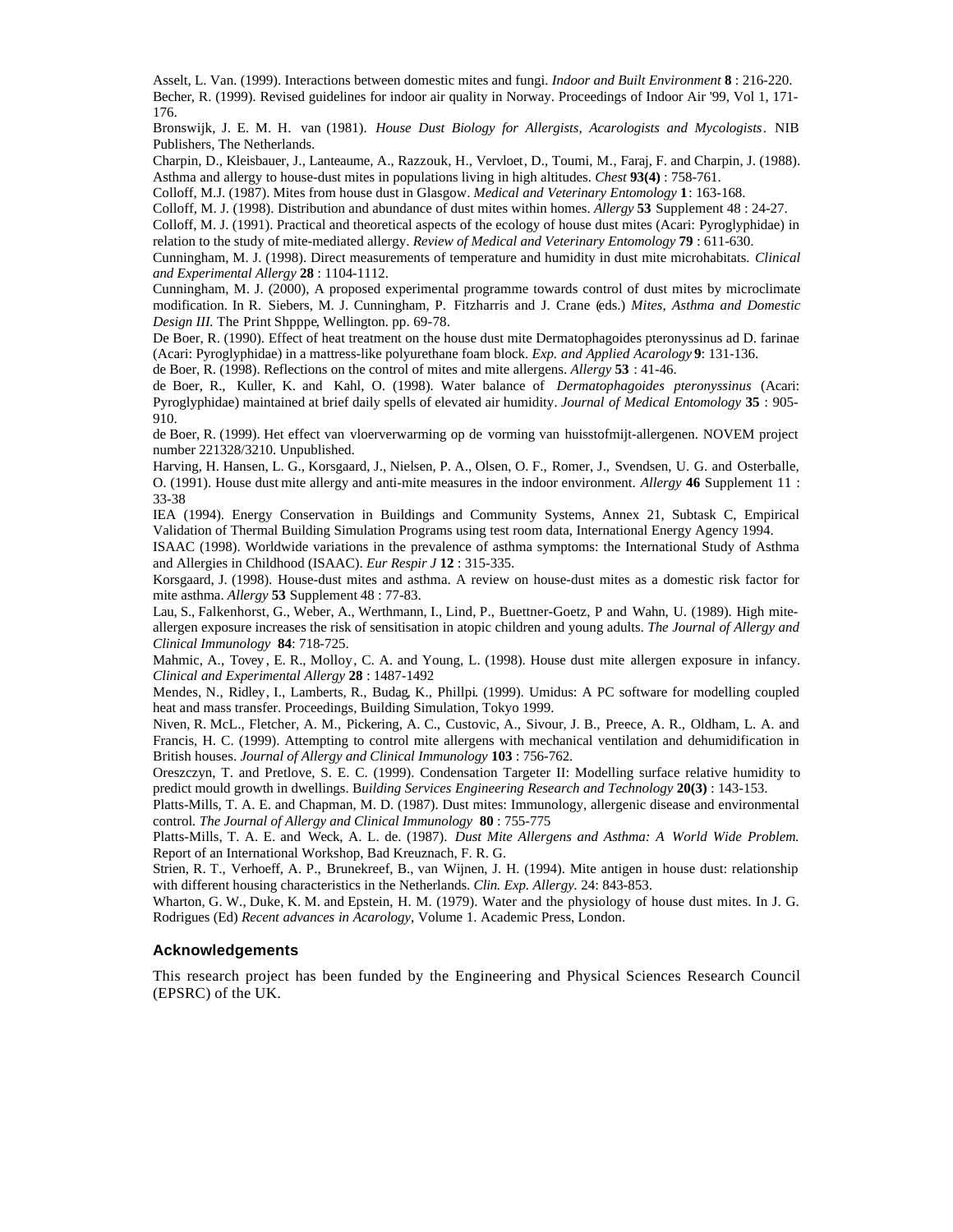| <b>Geographical Location</b> | D. pteronyssinus | D. farinae | E. maynei |
|------------------------------|------------------|------------|-----------|
| UK                           |                  |            |           |
| Europe and Australasia       |                  |            |           |
| North America                |                  |            |           |

**Table 1 - Order of abundance of the three common house dust mite species**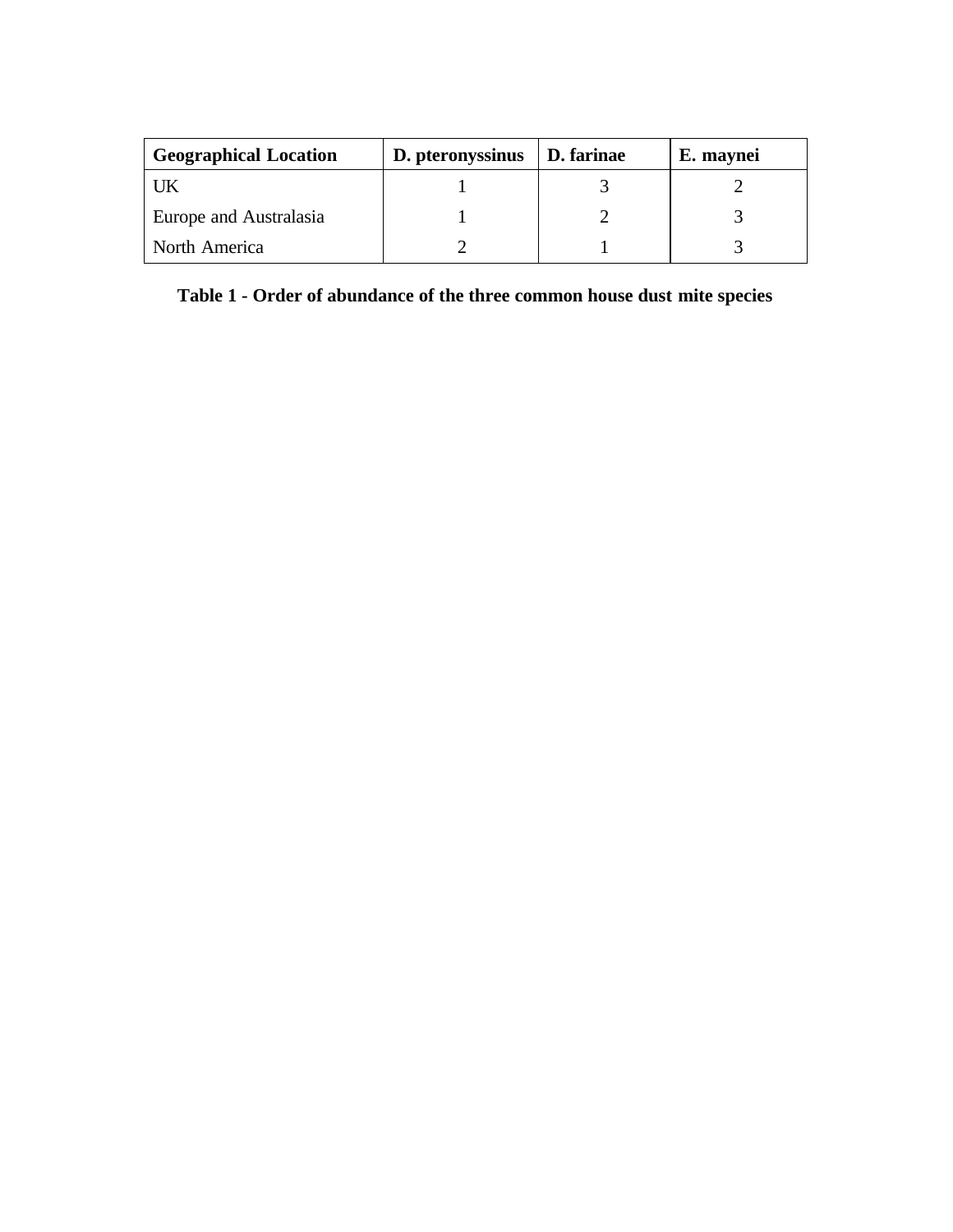

**Figure 1 - Monitored temperature on the surface and within the mattress**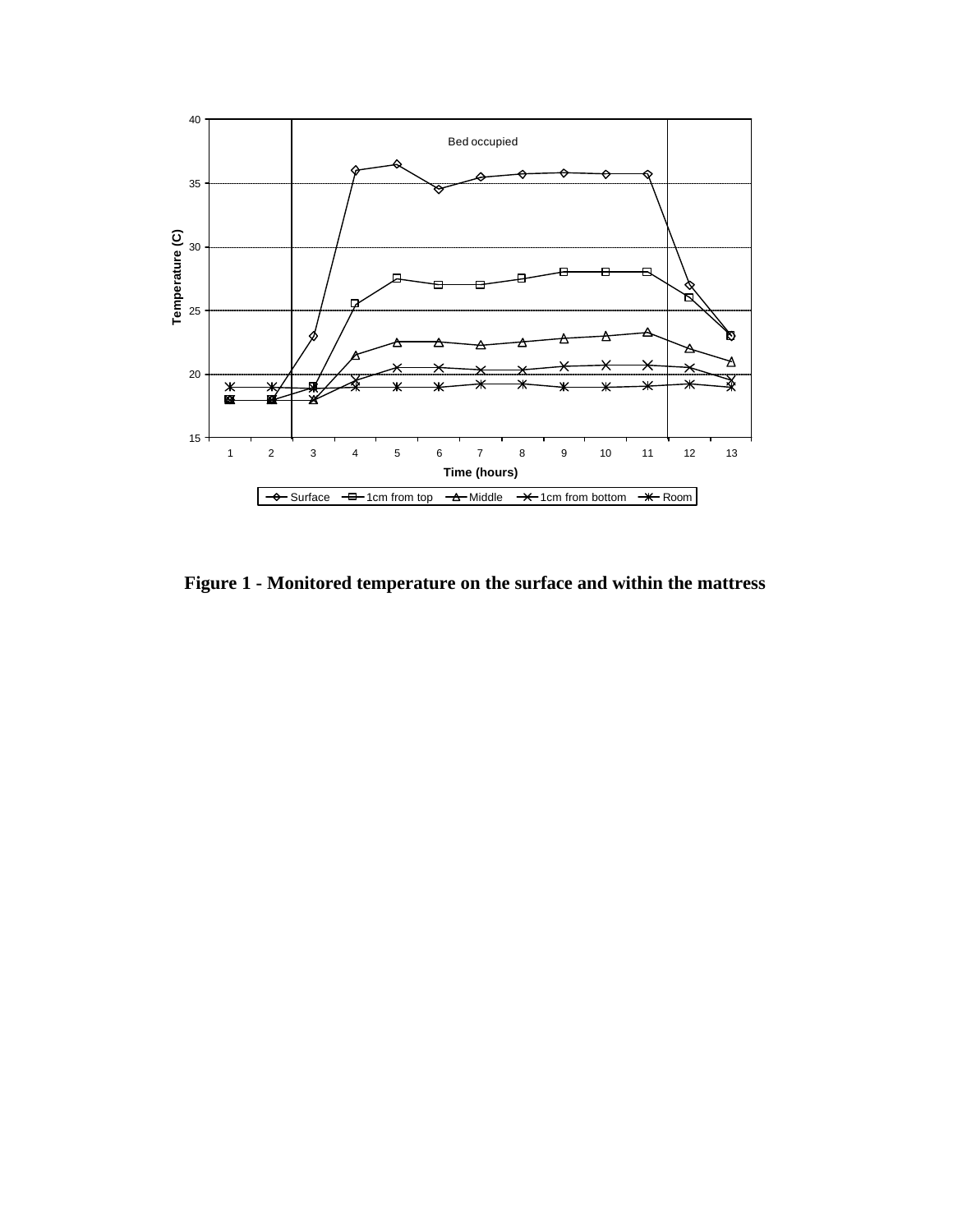

**Figure 2 - Monitored relative humidity on the surface and within the mattress**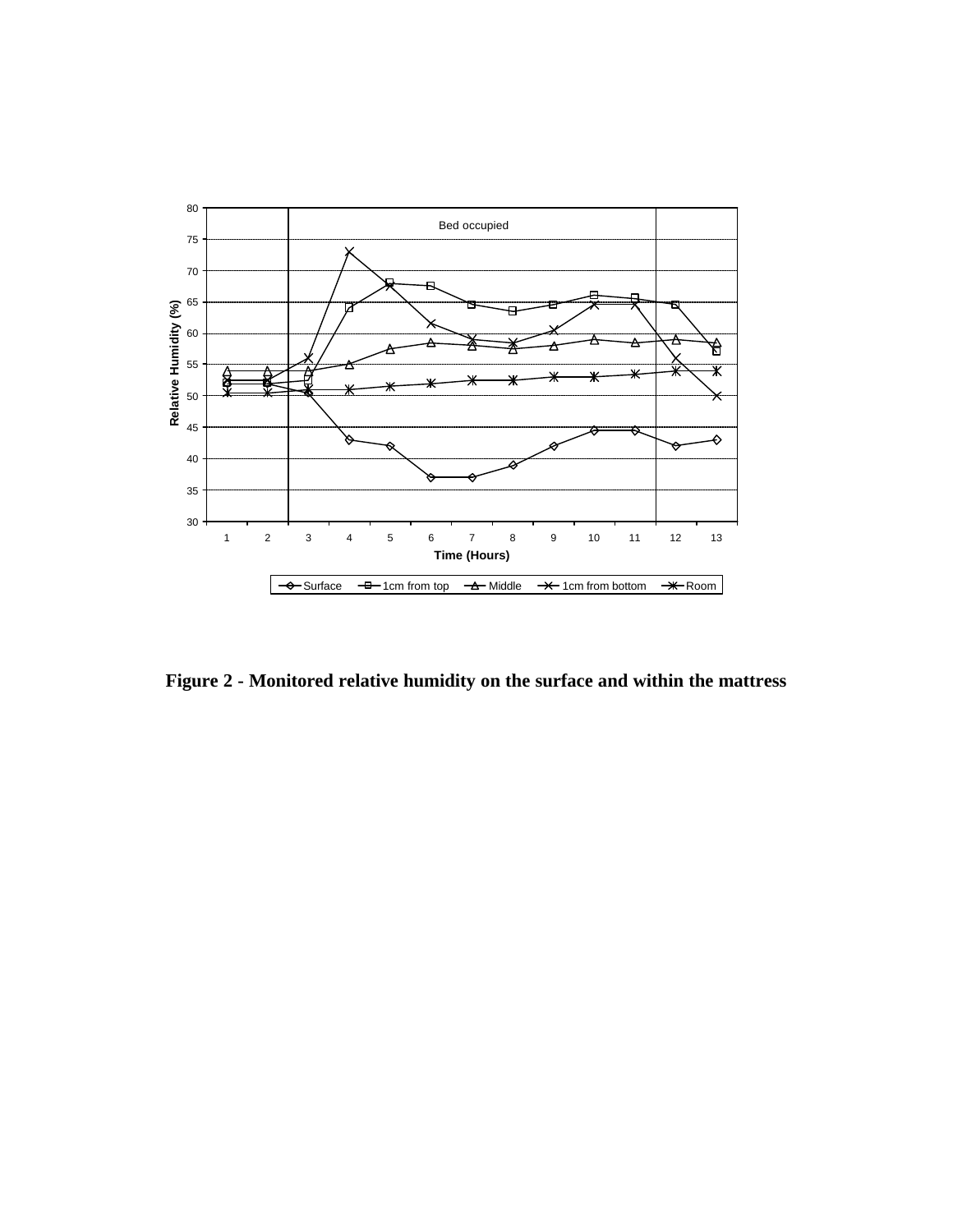

**Figure 3 - Monitored relative humidity on the surface of the mattress at 4.00am**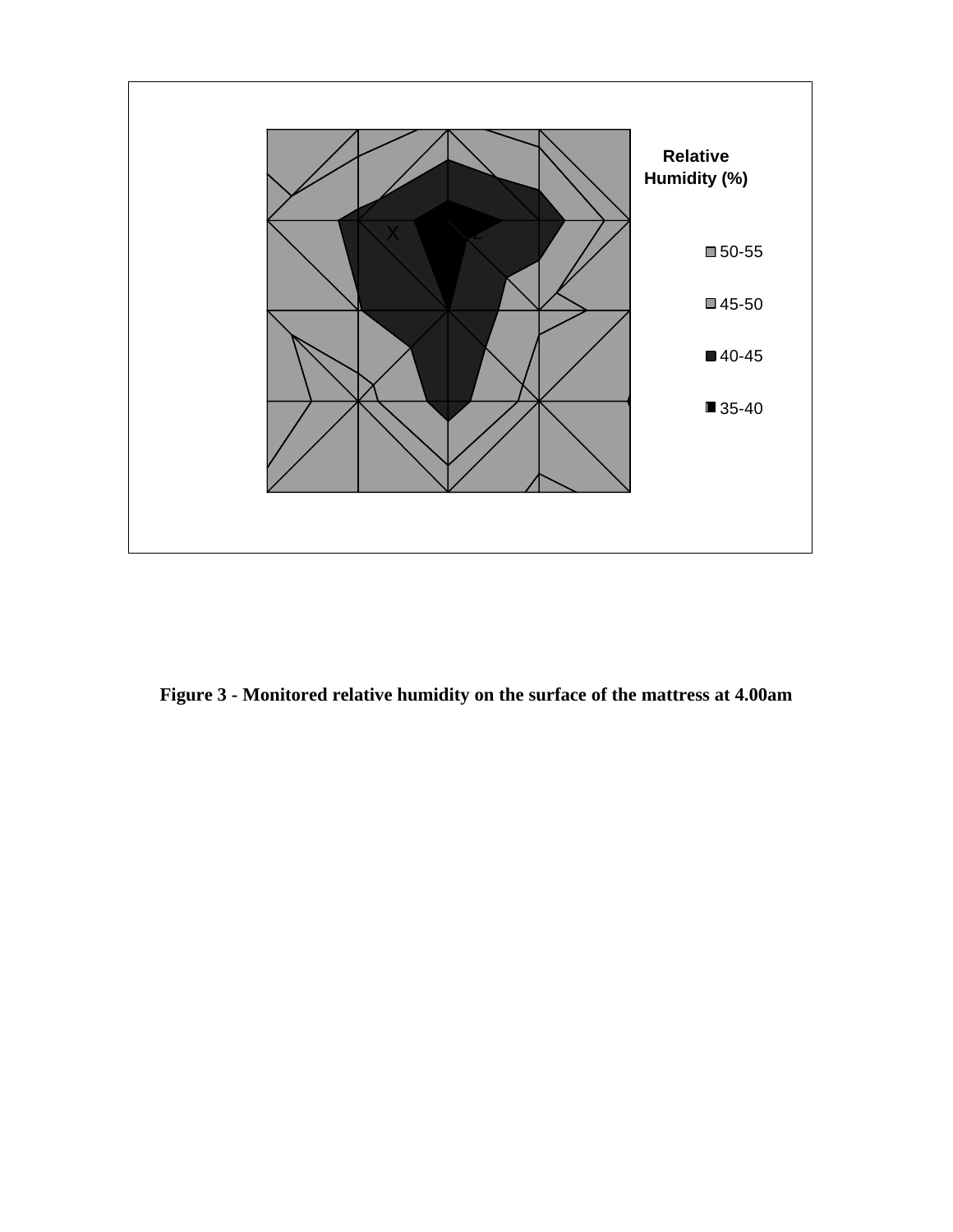

**Figure 4 - Change in the mean number of mites over time**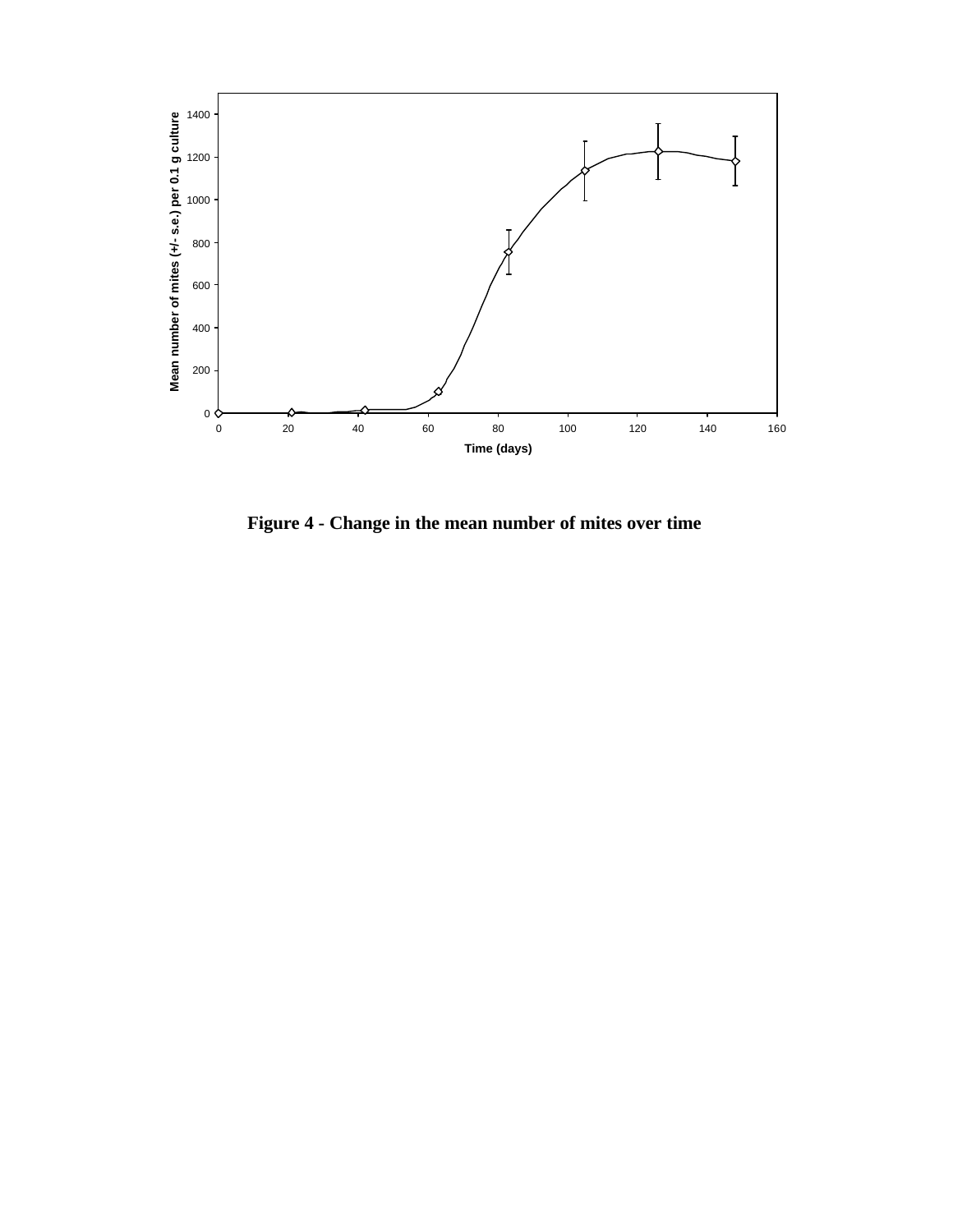

**Figure 5 - Schematic diagram of mite chamber (the small holes are for instrumentation)**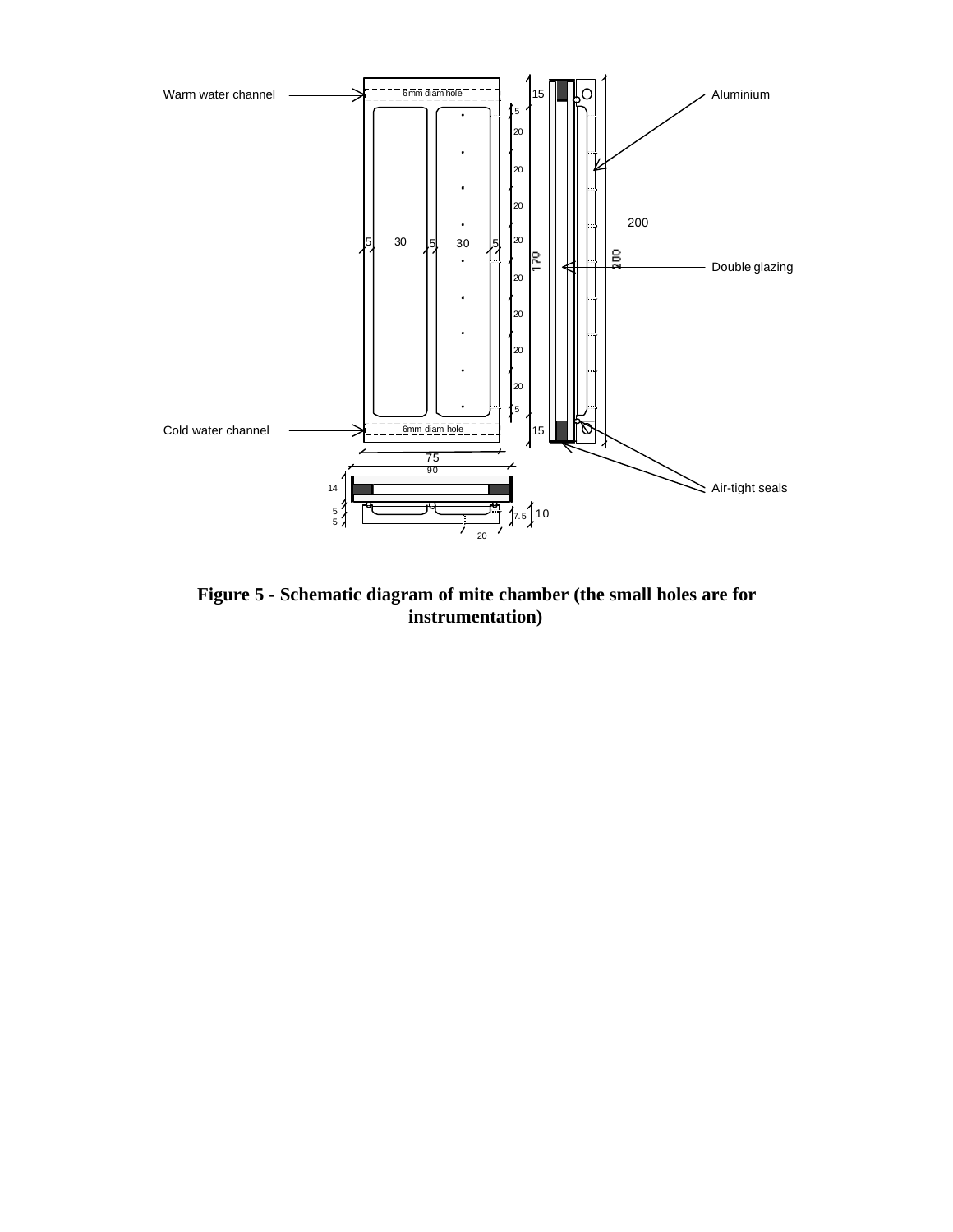

**Figure 6 - Temperature and relative humidity measured in a typical bed during a four day period in November 2000**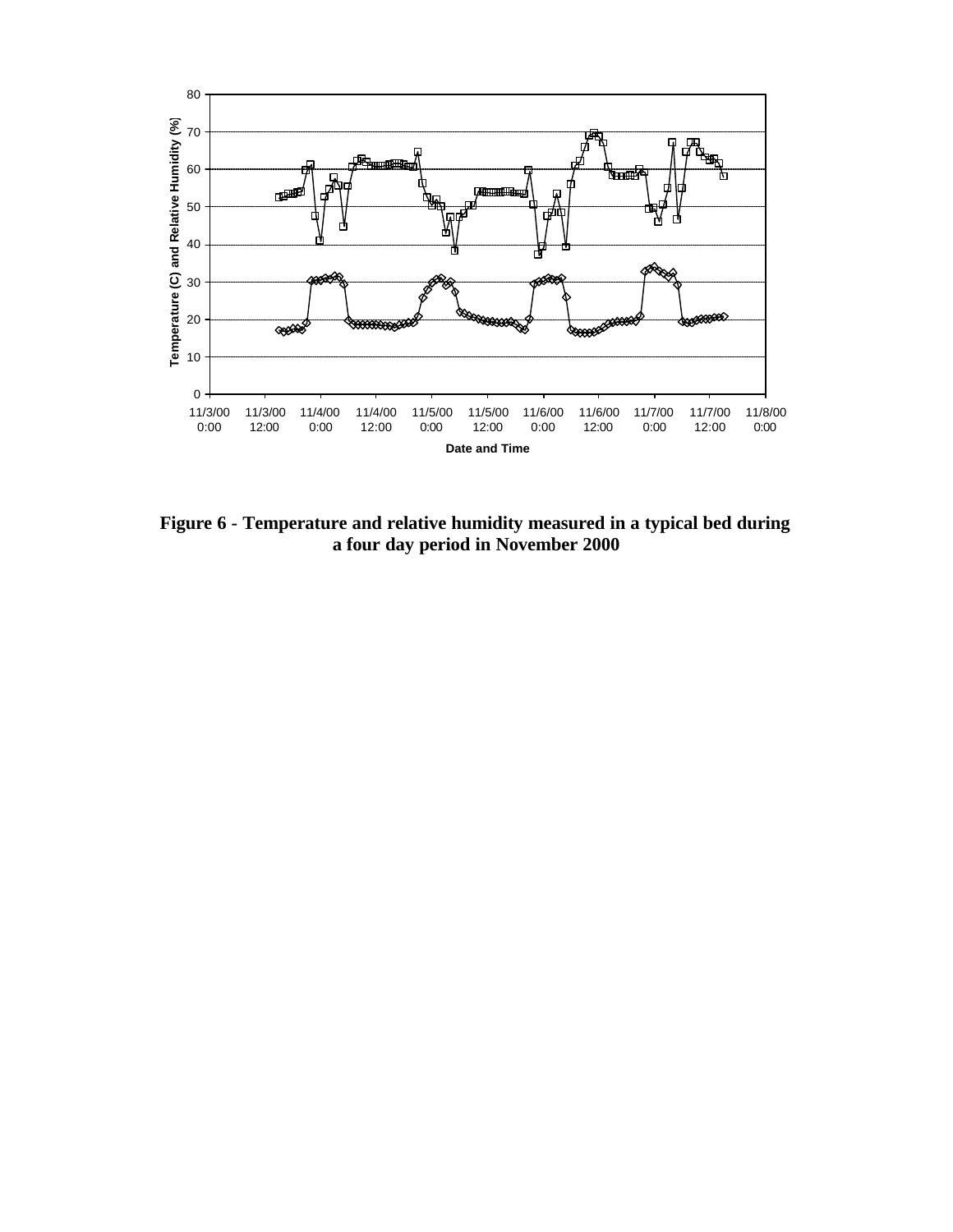

**Figure 7 - Average conditions of temperature and relative humidity in participant's bedrooms**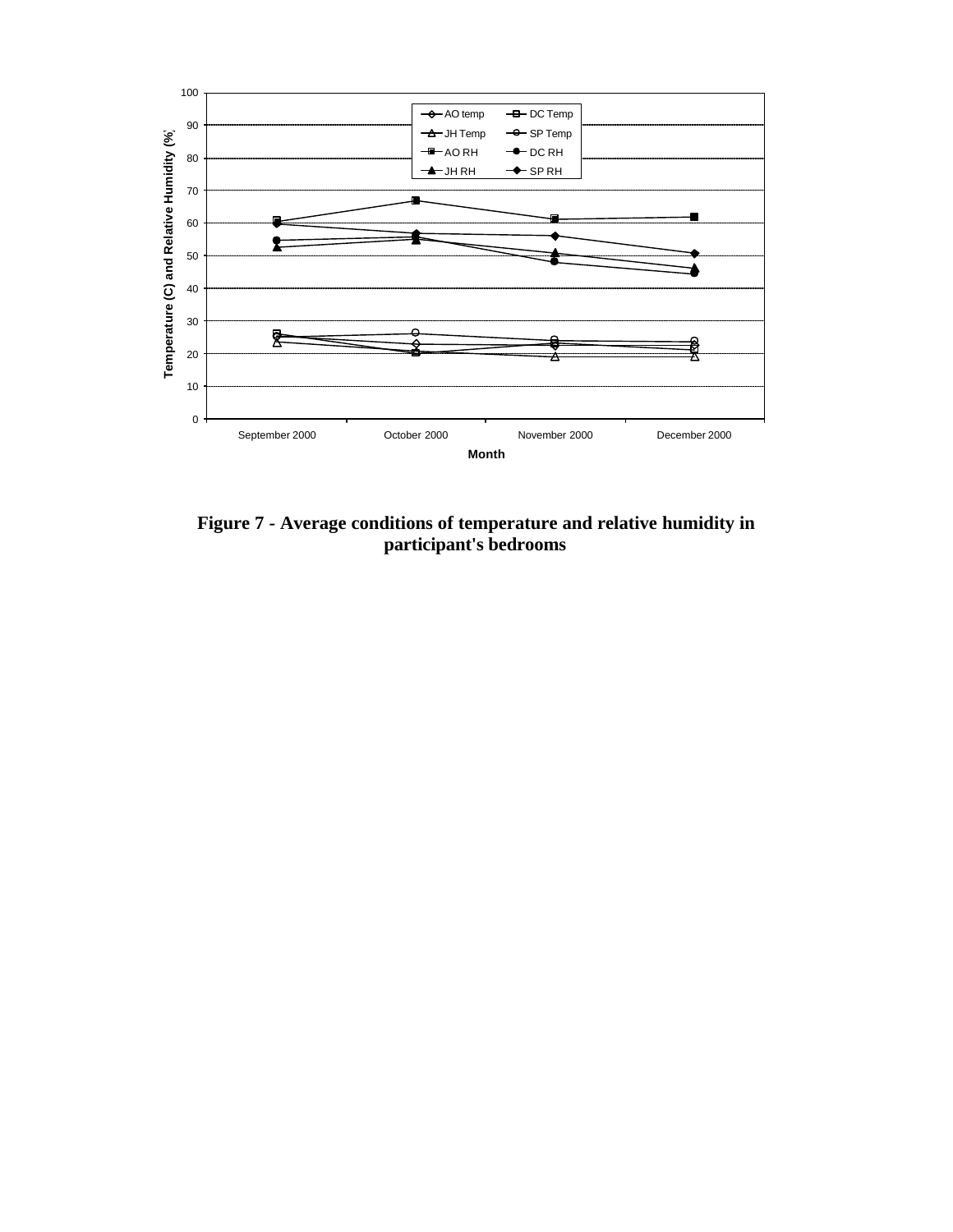

**Figure 8 - Plan of bed showing boundary condition assumptions made by PreUmidus**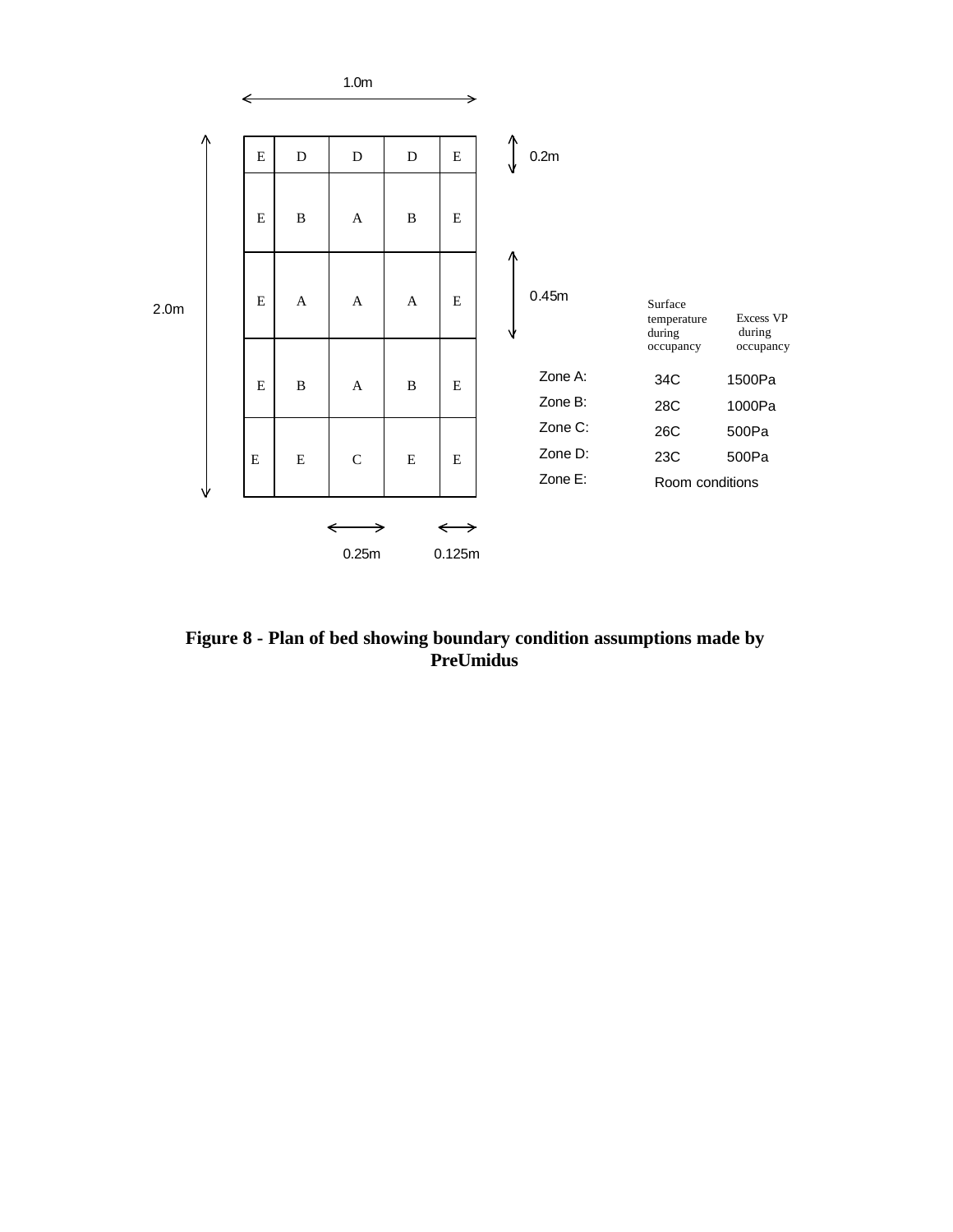

**Figure 9 - Structure of the TAS/Umidus transient hygrothermal model**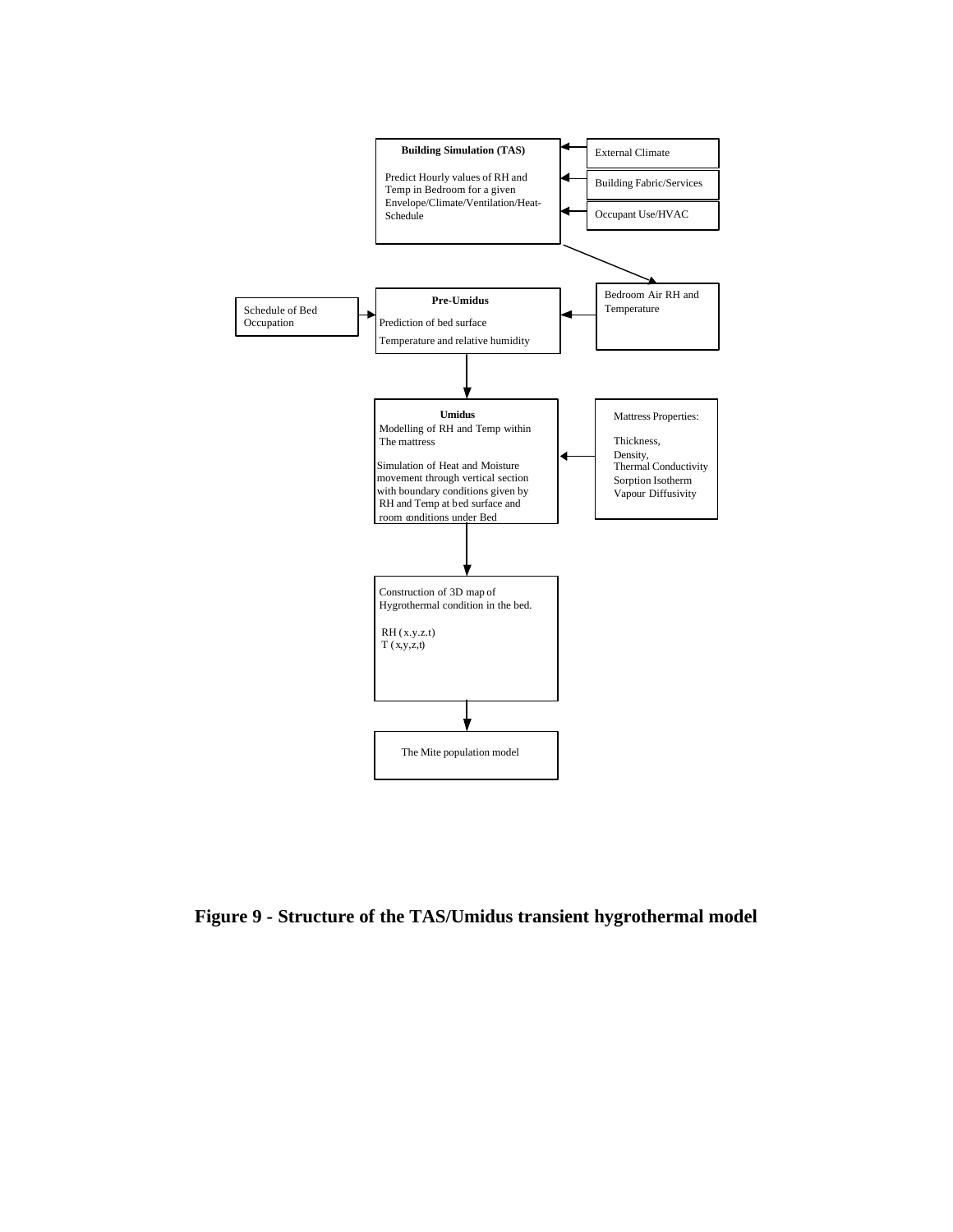

**Figure 10 - TAS/Umidus simulated conditions within a mattress**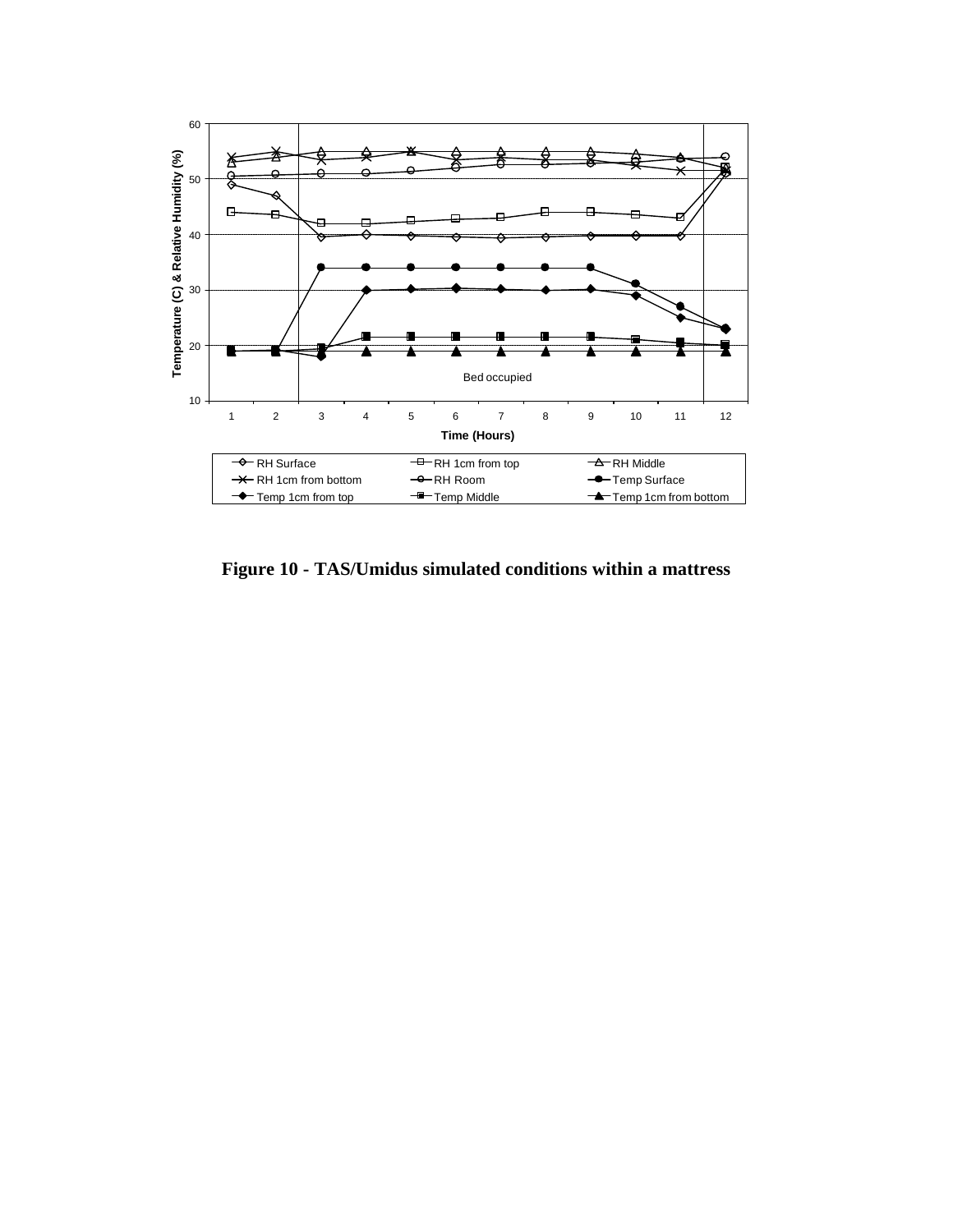

**Figure 11 - Comparison of TAS/Umidus simulation and monitored bed conditions in unheated dwelling 1st to 12th September 2000**